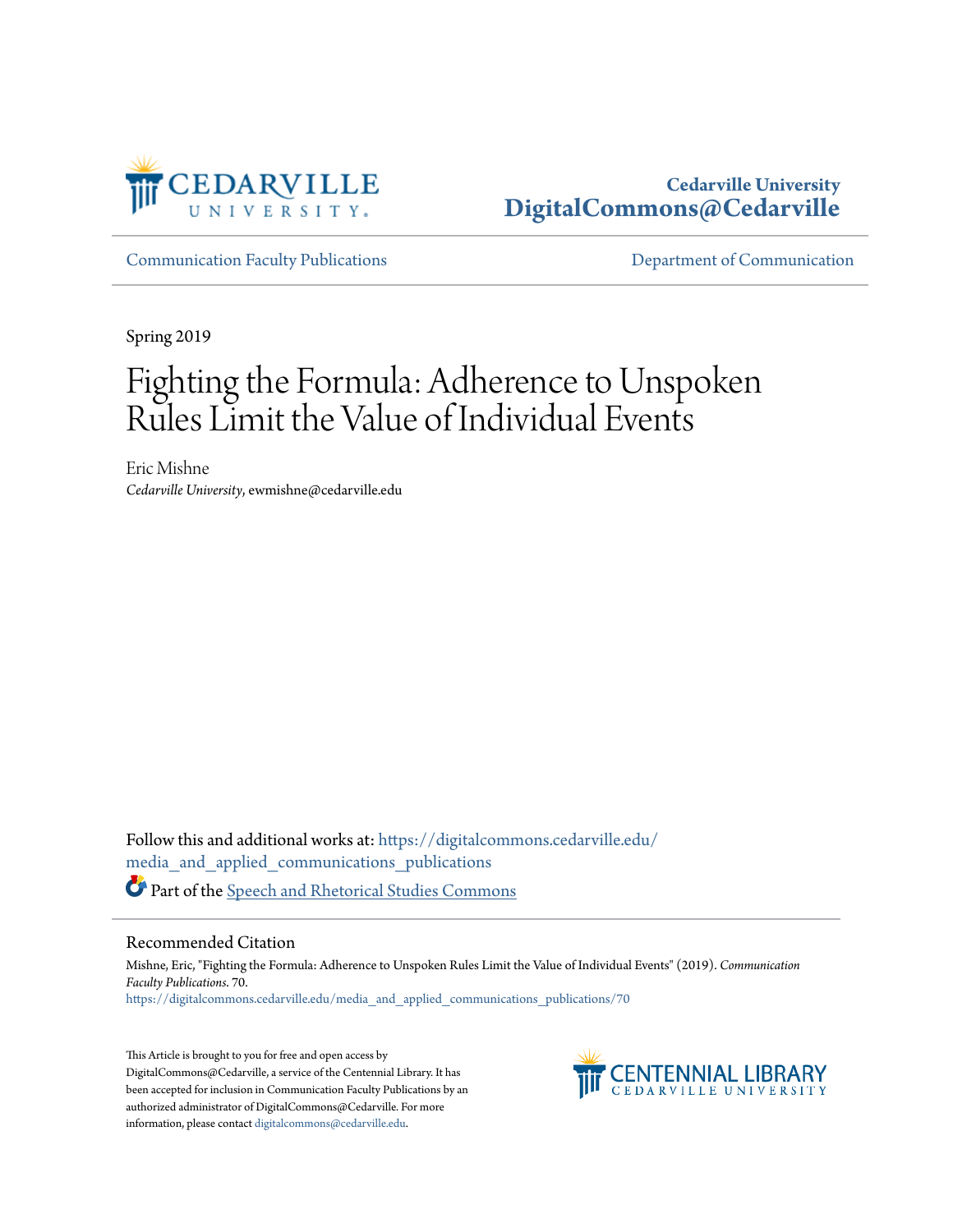# [Masthead Logo](http://cornerstone.lib.mnsu.edu?utm_source=cornerstone.lib.mnsu.edu%2Fspeaker-gavel%2Fvol56%2Fiss1%2F5&utm_medium=PDF&utm_campaign=PDFCoverPages) **[Speaker & Gavel](https://cornerstone.lib.mnsu.edu/speaker-gavel?utm_source=cornerstone.lib.mnsu.edu%2Fspeaker-gavel%2Fvol56%2Fiss1%2F5&utm_medium=PDF&utm_campaign=PDFCoverPages)**

[Volume 56](https://cornerstone.lib.mnsu.edu/speaker-gavel/vol56?utm_source=cornerstone.lib.mnsu.edu%2Fspeaker-gavel%2Fvol56%2Fiss1%2F5&utm_medium=PDF&utm_campaign=PDFCoverPages) Issue 1 *[Spring 2019](https://cornerstone.lib.mnsu.edu/speaker-gavel/vol56/iss1?utm_source=cornerstone.lib.mnsu.edu%2Fspeaker-gavel%2Fvol56%2Fiss1%2F5&utm_medium=PDF&utm_campaign=PDFCoverPages)* [Article 5](https://cornerstone.lib.mnsu.edu/speaker-gavel/vol56/iss1/5?utm_source=cornerstone.lib.mnsu.edu%2Fspeaker-gavel%2Fvol56%2Fiss1%2F5&utm_medium=PDF&utm_campaign=PDFCoverPages)

May 2019

# Fighting the Formula: Adherence to Unspoken Rules Limit the Value of Individual Events

Eric Mishne

Follow this and additional works at: [https://cornerstone.lib.mnsu.edu/speaker-gavel](https://cornerstone.lib.mnsu.edu/speaker-gavel?utm_source=cornerstone.lib.mnsu.edu%2Fspeaker-gavel%2Fvol56%2Fiss1%2F5&utm_medium=PDF&utm_campaign=PDFCoverPages) Part of the [Speech and Rhetorical Studies Commons](http://network.bepress.com/hgg/discipline/338?utm_source=cornerstone.lib.mnsu.edu%2Fspeaker-gavel%2Fvol56%2Fiss1%2F5&utm_medium=PDF&utm_campaign=PDFCoverPages)

Recommended Citation

Mishne, E. (2019). Fighting the formula: Adherence to unspoken rules limit the value of individual events. Speaker & Gavel, 56(1), 10-30.

This Article is brought to you for free and open access by Cornerstone: A Collection of Scholarly and Creative Works for Minnesota State University, Mankato. It has been accepted for inclusion in Speaker & Gavel by an authorized editor of Cornerstone: A Collection of Scholarly and Creative Works for Minnesota State University, Mankato.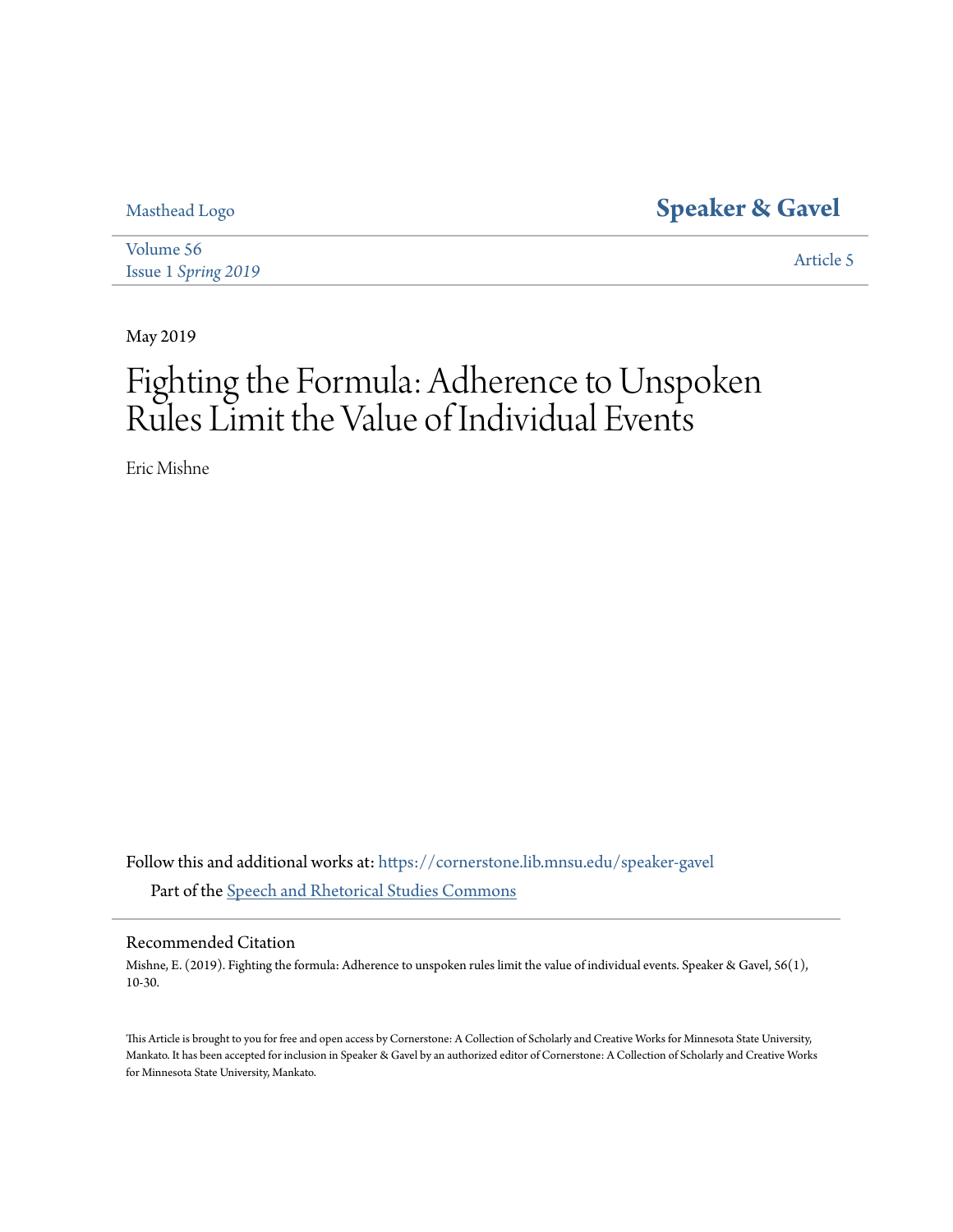# Fighting the Formula: Adherence to Unspoken Rules Limit the Value of Individual Events

Eric Mishne – Independent Scholar



# **Eric Mishne (MA , Ohio University)**

Eric is an independent public speaking coach for high-school forensics and non-academic contexts. He is also the Executive Director of a notfor-profit theatre company in Columbus, Ohio. Prior to that, he served as an assistant forensic coach as Cedarville University and Ohio University. Eric holds a Master's degree from Western Michigan University, and a Master's degree from Ohio University.

This work is licensed under a [Creative Commons Attribution-NonCommercial-NoDerivatives 4.0](http://creativecommons.org/licenses/by-nc-nd/4.0/)  [International License.](http://creativecommons.org/licenses/by-nc-nd/4.0/) This Article is brought to you for free and open access through Cornerstone: A Collection of Scholarly and Creative Works at Minnesota State University, Mankato. It has been accepted for inclusion in *Speaker & Gavel* by the Editor and Editorial Board of *Speaker & Gavel*.

# **Proper APA citation for this article is:**

Mishne, E. (2019). Fighting the Formula: Adherence to Unspoken Rules Limit the Value of Individual Events. *Speaker & Gavel*, *56*(1), 10-30.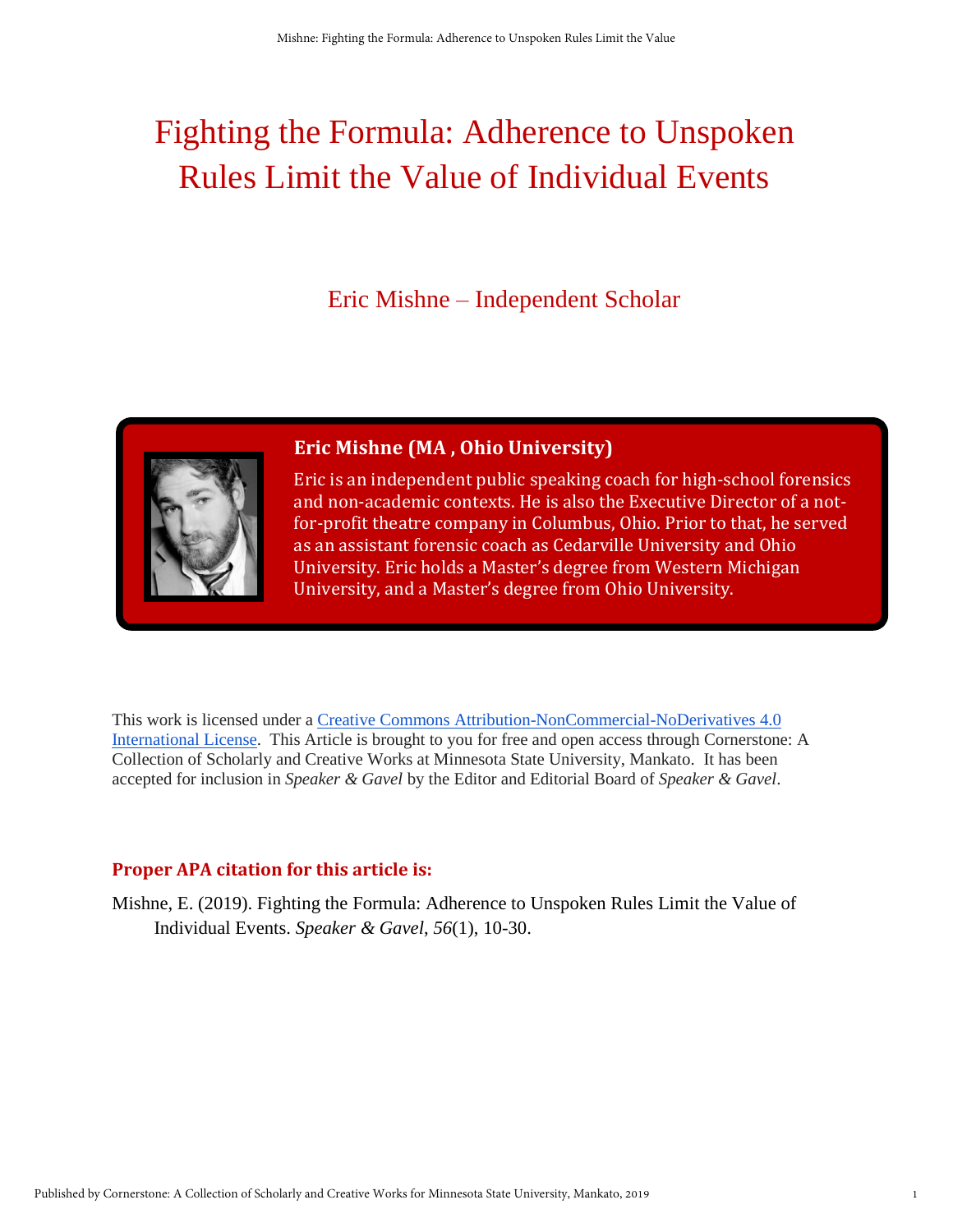# Fighting the Formula: Adherence to Unspoken Rules Limit the Value of Individual Events

*Page | 10*

Eric W. Mishne

*Forensics is one of the most valuable activities in which college students can be involved. However, the strict adherence to formula and unspoken rules diminishes the educational benefits. This article explores an extensive body of literature highlighting the concerns of formulaic practices in collegiate forensics. The author asserts that authenticity, genuine learning, transferability of skills, innovation, and high quality speaking are the biggest victims of stringent adherence to the forensic formula. Specific recommendations for competitors, judges, coaches, and organizing bodies are given, suggesting that there are alternatives which can mitigate growing concerns.* 

*Keywords: Forensics, formula, pedagogy, rules, norms* 

he activity of forensics provides undergraduate students with the opportunity to learn, improve, and practice public speaking skills. Skills such as the idea generation, organization of those ideas, and the oral presentation of the ideas and arguments are the The activity of forensics provides undergraduate students with the opportunity to learn, improve, and practice public speaking skills. Skills such as the idea generation, organization of those ideas, and the oral presentat potential to mature participants into polished and confident thinkers and speakers. Through the time spent in coaching sessions, to the rounds at tournaments, to the countless hours spent practicing in their dorm rooms, the dedicated speaker truly becomes masters of his or her craft. But what craft are they mastering? Competition encourages students to work hard to meet specific standards, and in the spirit of education, standards are important. Yet, the rigidity with which the forensic community clings to their formulas urges me to argue that the craft being mastered is not the art of public speaking, but rather the art of forensic competition. It is no secret that there are expectations for how a winning forensic speech should look and sound in organization and delivery (Olson, 2010; Paine, 2005). Many speakers turn to these expectations as a rubric for creating a guaranteed winning speech (Olson, 2010; Reid, 2015; Ribarsky, 2005). However, with the stability and comfort found in these formulas, there also comes unintended consequences that cannot be ignored. This paper offers a description of formulaic speaking, reiterates its presence in forensics, highlights the consequences of those formulas, suggests ways that the forensic community can mitigate the negative impacts, and offers suggestions for research on formulaic speaking in forensics. While formulas are present in both individual events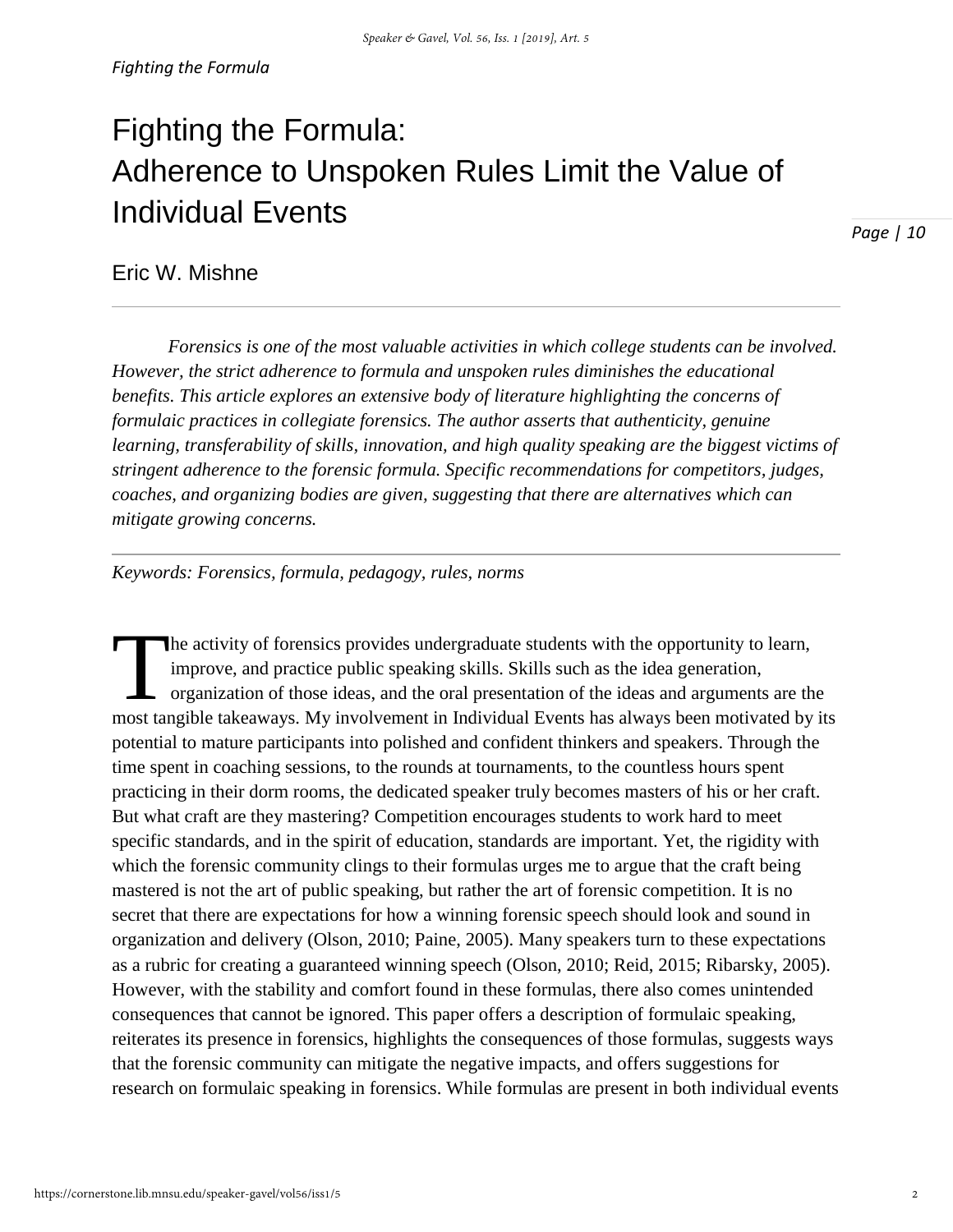and debate, my experience and research is limited to individual events. Therefore this article does not address documented concerns and efforts regarding formula in the debate arena, and uses the term forensics to refer exclusively to individual events.

# **What is Formulaic Speaking?**

*Page | 11*

What I refer to as "formulaic speaking" occurs when a speaker makes rhetorical and presentational choices based on speaking conventions, expectations, norms, or other selfimposed limitations rather than thoughtful rationale that is motivated by the occasion, and subject matter. Formulaic speaking takes root in the absence of thoughtful consideration of the subject matter, and the reliance on inorganic practices. Whether or not the speech is formulaic depends solely on the process in which the speaker has engaged. If a speaker has modeled their speech exclusively after convention and norms, it is likely that a formula has been followed.

It is important to note that formulaic speaking does not occur every time prescribed techniques are used. While a speech may exhibit symptoms of having been created formulaically, the intentions or lack of intentions of the speaker is what makes it formulaic, not the specific techniques or strategies they employ. Techniques are valuable only as they are appropriately relative to the situation (Dewey, 1934). A speaker may

 *… formulaic speaking is not exclusively concerned with what the speaker does, but the intentionality behind those choices*.

utilize common strategies like having three points and employing a speaker's triangle, and sometimes those common choices are the most appropriate for the occasion and subject matter. Therefore, formulaic speaking is not exclusively concerned with what the speaker does, but the intentionality behind those choices. Formulaic speaking can be identified when the selection of techniques stem from arbitrary norms or unspoken rules absent of thoughtful consideration of their effectiveness at communicating the message. The entirety of my argument against formulaic speaking finds its root solely in the reason speakers make rhetorical and presentational choices.

# **Formula in Forensics**

Forensics scholars agree that forensic competition is littered with unwritten rules (Bingham & Goodner, 2012; Burnett, Brand, & Meister, 2003; Gaer, 2002; Paine, 2005; Reid, 2012). There are expectations for all aspects of a speech (Reid, 2015) including what a speech must look and sound like in topic, organizational strategies, vocal delivery, and movement. Paine (2005) defines unwritten rules as "habits and patterns which may become so entrenched that that operate as if they were rules" (p. 80). The distinction is that "rules" are formal requirements of participation while "unwritten rules" are expectations that have evolved through observation and repetition (Reid, 2015). These unwritten rules are created by speakers, coaches, and judges (Gaer, 2002; Paine, 2005; Swift, 2006), even being published as a form of guidebook (e.g. Olson, 2010). Expectations for the organization of a speech, the use of a teaser in oral interpretation, the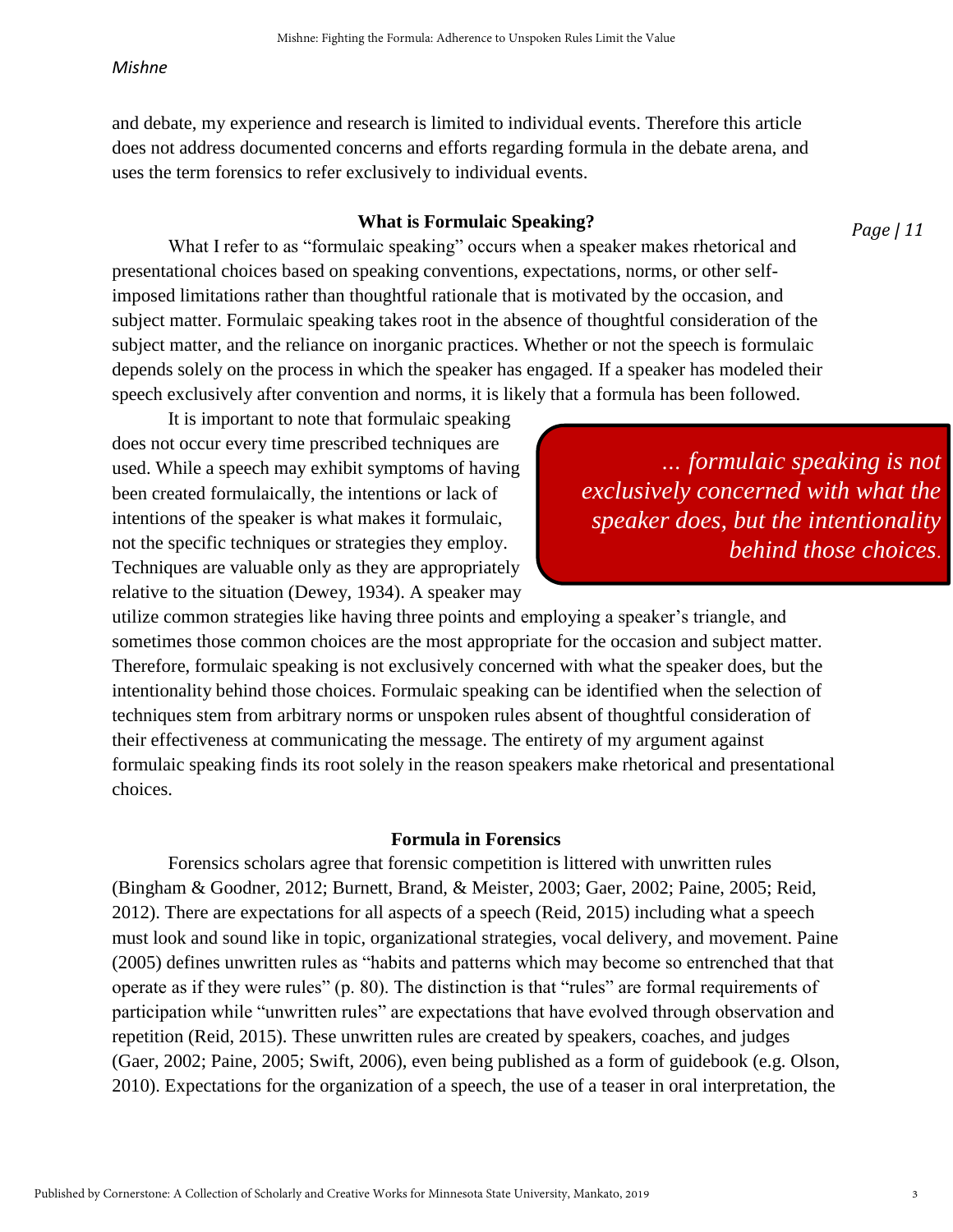### *Fighting the Formula*

obligatory speakers triangle, and even a specific cadence in the vocal delivery for all speeches are all taught as the "way you need to speak" if you seek competitive success. These techniques dominate judging paradigms and direct every choice a speaker makes in preparation. Alyssa Reid (2012) argues "the forensic world is its own cultural microcosm filled with demanding norms that dictate how performers should look and act" (pg. 26). I confess to having contributed to this microcosm by coaching my own students to follow the formula, telling competitors that they will not do well in competition unless they adhere to these expectations.

Anyone who has seen recent rounds of public address can testify that patterns for winning speeches are followed as if they were law (Walker, 2018). Patterns have existed for decades (Paine, 2005; VerLinden, 1987). In nearly every Individual Event (IE) collegiate forensics offers, there is a formula for how that speech is expected to be arranged. Even Impromptu Speaking has its own formula – the event that, ironically, should be the most flexible in structure and argument (Preston, 1991). The practice that is the easiest example of formulaic speaking in the forensic community is the organization of the speech, most notable in persuasion, and impromptu. I recently browsed through over 60 selections of finalists published in *Winning Orations,* the annual publication of the speeches entered in the annual Interstate Oratorical Association (IOA) speech contest. Creative license in organizational patterns extended only as far as choosing between two options: problem/cause/solution, and cause/effect/solution. Few exceptions were noted. Granted, these structures are easy to follow and are effective methods with which to discuss an important topic while presenting practical actions the audience can take. But the forensic community's "blind devotion to a single organizational pattern" (Bingham & Goodner, 2012, p.49) is exactly what I mean when I speak of formulaic speaking. It is the overt expectation that it is the only acceptable method (Ribarsky, 2005) that becomes problematic, not the existence of the method itself.

In addition to formulas for organizational patterns, forensic formulas exist for delivery and style as well. Forensic speakers implement specific vocal patterns and styles of movement (Mishne, 2017; Reid, 2015; Walker, 2018). Public address speeches require a method of citing sources that is quite specific and meticulous (Walker, 2018). The expectations of style for oral interpretation are also formulaic, from the way the book is held and opened, to the way a speaker is expected to employ a teaser and make a social argument in their introduction, to the way a speaker inflects a question onto their sentences (Reid, 2015). This dedication to specific techniques and styles is created and perpetuated through a monkey-see-monkey-do type mimicry (Paine, 2005; Reid, 2015). Emulation of previous national finalists is rampant (Gaer, 2002). I admit to falling victim to this practice myself in my time as a competitor 15 years ago. I would attend national tournaments and go to out rounds, taking detailed notes on what speakers were doing and how I can work to implement those same techniques. For me, it was learning how to be a better and more competitive speaker. Little did I know, I was participating in the perpetuation of the very formulas I would someday critique. It is little more than sophistic mimicry of performance (Reid, 2012).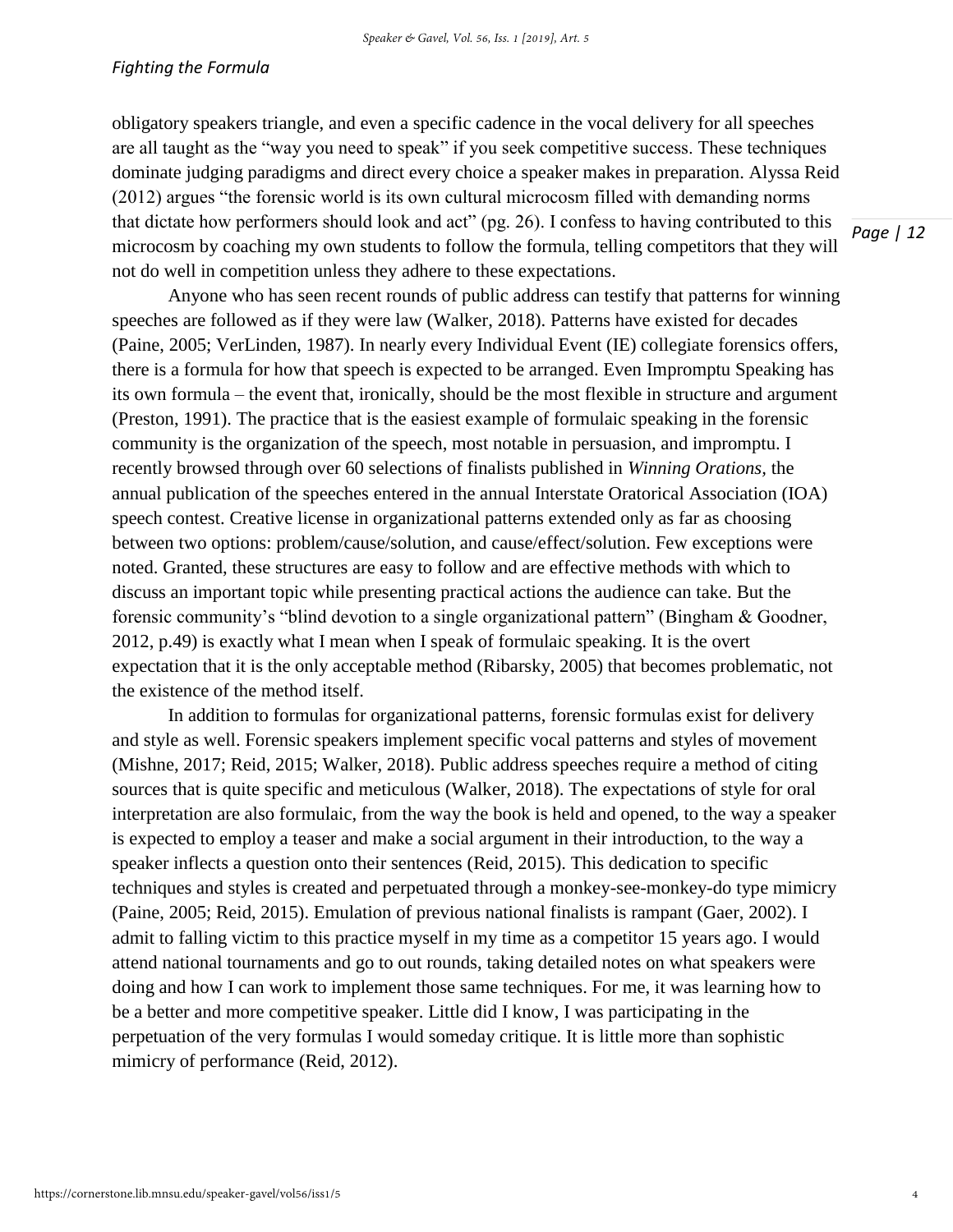# **Dangers of Formulaic Speaking**

In its earliest days of intellectualism, rhetoric was critiqued by the likes of Plato as being antithetical to logical argument and careful analysis (Griswold, 2016). Plato's fear was that speaking would become mere imitation (Griswold, 2016) and that speakers would cease to engage in independent thought and rational discourse. This is also my fear for forensics today. It is clear that formulaic speaking occurs in forensics (Gaer, 2002; Paine, 2005; Reid, 2015; Ribarsky, 2005). Some may articulately argue that there are notable benefits to be gleaned from formulaic practices. Standards must be held, and beginning students should be taught successful processes in order to learn how to think for themselves. However, I believe it is crucial for us to be aware of the negative impacts of these practices as well. While there are certainly more concerns than mentioned in this essay, there are five that I will address: adherence to formula fosters inauthentic performances, restricts learning, limits transferability of speech skills, stifles creativity and innovation, and discourages high quality speaking.

# **Formulaic Speaking Fosters Inauthentic Performances**

The first impact of formulaic speaking in the forensic world is that it fosters inauthentic performances. The authenticity of a speech has an impact on both the speaker and the audience. Carmine Gallo (2014) writes in his book *Talk Like TED,* that the very first thing a successful speaker must do is find something they are passionate about. Passion is what fuels a poignant and effective oration. Without passion, there cannot be authenticity. Authenticity is one of the most valued characteristics in today's younger generation (Richardson, 2017), and we cannot afford to squelch it. By forcing speakers to fit into the prescribed formulaic mold, some of the organic passion is removed from the presentation. When a speaker's topic and organizational style is dictated by external factors, their ability to allow the subject matter to speak to them and through them is diminished, thus the end product is a less-than-authentic performance. Billings (1997) points out what I believe to be one of the greatest tragedies of formula: the loss of personal style. No one enjoys watching a series of speeches that look and sound the same. Mills

*By forcing speakers to fit into the prescribed formulaic mold, some of the organic passion is removed from the presentation.*

(1984) articulates profoundly that "style should not become an artificial decoration to be exhibited" (p.18). In fact, this monotony could be enough to cause competitors and coaches alike to lose interest in the activity of forensics (Paine, 2005). Most would agree that individual differences and diversity in performances are good (Billings, 1997). The forensics community prides itself on its inclusionary policies and diversity.

Yet, the competitive formulas that are systemic in the competitive arena force each diverse speaker to perform identically. Observation of out rounds of Drama at the 2017 and 2018 NFA, for example, revealed most speeches beginning with a one and a half to two and a half minute lighthearted teaser ending with a "twist" in the plot setting up the remainder of the story, is followed by a one-two minute introduction highlighting the social or philosophical issue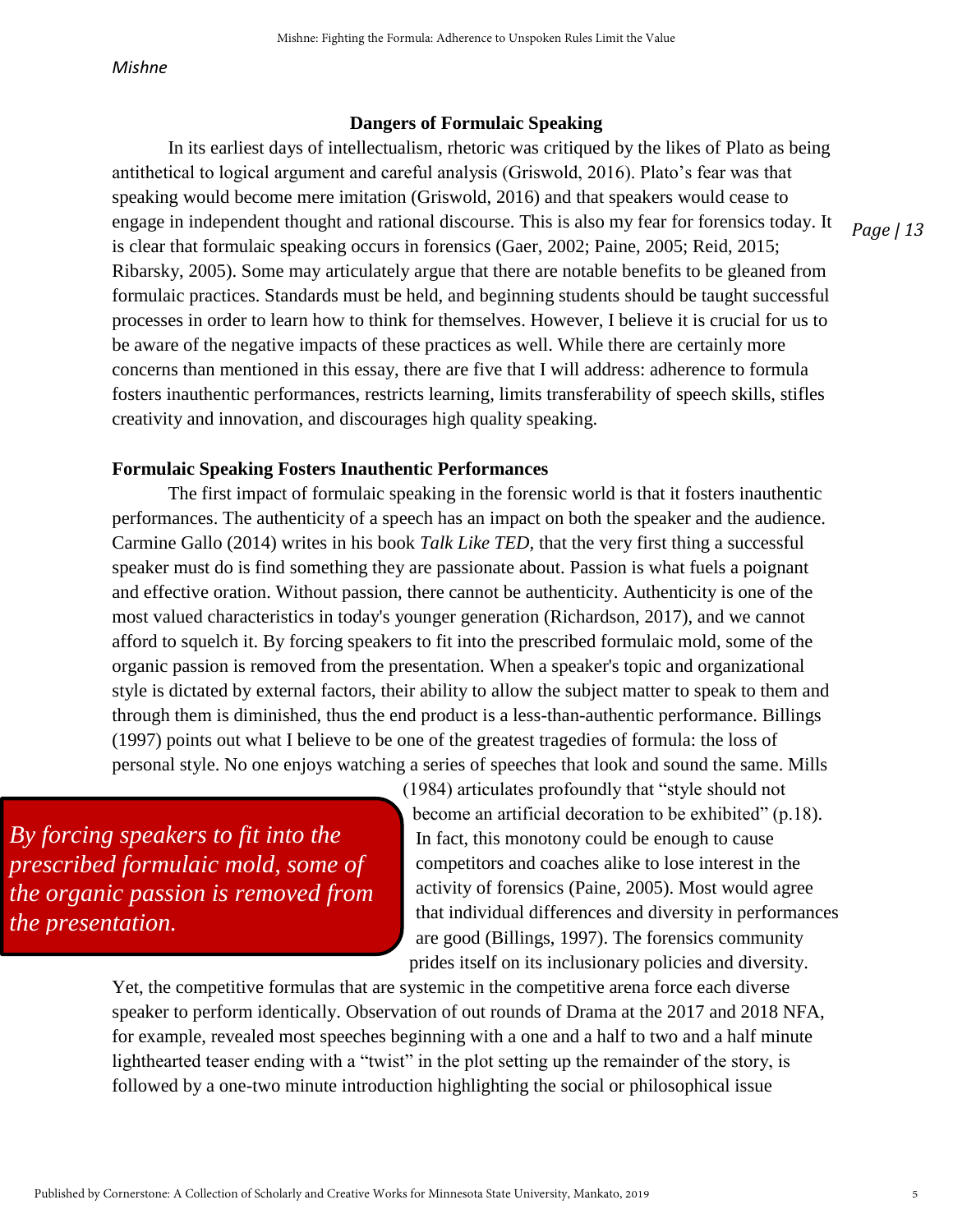illustrated by the story, and the remaining six minutes build to a highly emotional climax at 8:45 and resolve in a "bum, ba-dum, ba-dum" cadenced ending at 9:50. This predictable pattern is made more apparent when you hear indescribable yet distinctly recognizable vocal rhythms adopted by nearly every speaker. While this is simply my own observation absent of empirical study, I do believe it is indicative of the event as a whole. Prose Interpretation follows similar patterns, making it nearly indistinguishable from Drama (Rudnick, Peavy, Cosby, Harter, & Dougherty, in press). When adhering to so strict a formula, a speaker's individuality as a performer and thinker is lost and we create a homogenous community of speakers (Reid, 2015; Ribarsky, 2005).

Judges are putting too much emphasis on the "how" the speech is said, de-emphasizing the "what" of the speech (Bacon, 1979), and ultimately devaluing the speaker themselves. One coach describes disturbing ballots received by one of their students who is confined to a motor scooter. "We receive so many ballots that penalize [her] for the inability to sound or move like the scripted and dehumanized mode of persuasion I refer to as the Persuade-O-Bot 2020" (Hinderaker, personal communication, 2018). The fact that a young woman who wants to improve her public speaking ability is critiqued because her wheelchair limits her ability to move around the space is disgraceful. Absolutely unacceptable. Some would argue forensics fosters an "elitism" that excludes the physically challenged competitor (Kosloski, 1994, p.38), and I would add that our unspoken rules play a large part in creating that elitism. Hinderaker goes on to express praise for the few ballots received rewarding the student for her courage and thanking her for embracing her own speaking style rather than mimicking other speakers. I find hope in the fact that there are at least a few judges out there who praise speaker's individuality. Unfortunately, those judges seem to be the exception to the norm.

I recall a persuasive speech I judged several years ago in which a young man spoke of his own personal struggle with the physical condition discussed in the speech. His emotion seemed genuine and he formed a connection through his passion for the topic. Today, possibly due to this young man's competitive success (I believe he was a national finalist in several events including Persuasion), pointing out a personal connection to the topic is commonplace and now a part of the formula for persuasive speaking (Richardson, 2017). When a speaker makes a unique choice that goes over well, others begin to adopt it (Reid, 2015). Ironically, the unspoken rule that you must have a melodramatic personal experience with your persuasive topic or the theme in your POI or poetry can diminish the authenticity of the performance by making students feign emotion. Even 100 years ago, as written in the very first issue of the *Quarterly Journal of Speech*, it was understood that when a speaker's "emotion is artificially worked up or thrust upon us...his appeal is mechanical and ineffective" (Gunnison, 1915, p. 144). This artificiality evolved into a common practice and diminishes the individuality of the speaker, breeding inauthenticity.

# **Formulaic Speaking Restricts Learning**

 The educational goals of forensics are touted by every coach and Director of Forensics as the reason for the activity. I often repeat the mantra, "competition is the motivation to learn, not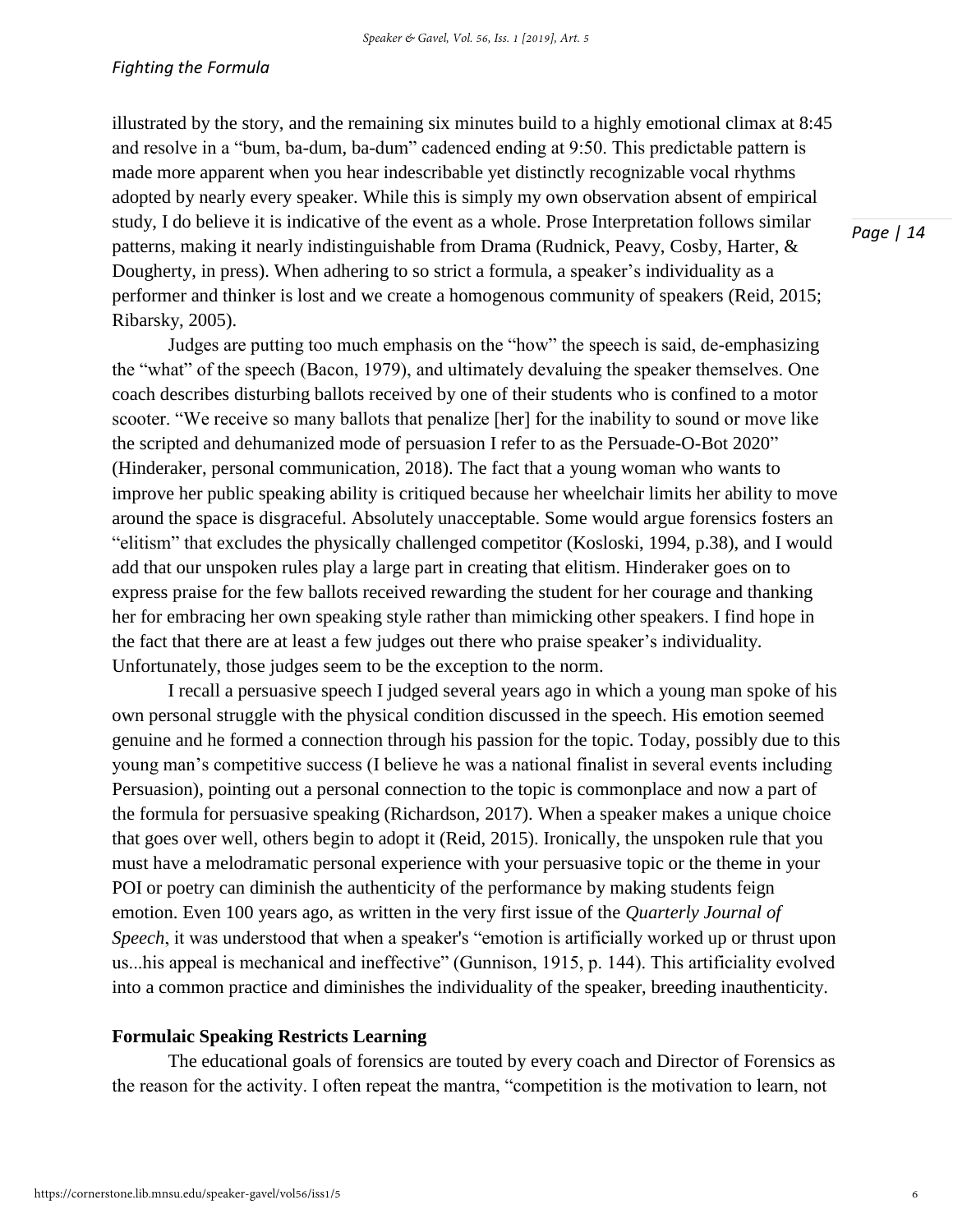the reason to learn." However, competition too often becomes the sole reason for learning (Hatfield-Edstrom, 2011; Ribarsky, 2005; Williams & Gantt, 2008). It is these oppressive formulas that give credence to Burnett, Brand, and Meister's (2003) claim that education as the goal of forensics is a myth. They assert "the practice of competition coopts education" (p. 12). This argument begins to hold water when you realize that students do not need to learn public speaking skills in order to compete well – they only need to learn the norms of forensics competition (Reid, 2012). The nature of these conventions promotes competition, not learning (Gaer, 2002) and are "pedagogically irresponsible" (Reid, 2015, p. 9).

As we teach students to give speeches in a specific manner, we teach them to *do*, not *think*. This limits the student's ability to reach for higher levels of education and keeps them low on Bloom's Taxonomy of Learning. Bloom's Taxonomy is a philosophy of the stages of learning (Bloom, Furst, Hill, Engelhart, & Krathwohl, 1956). The terminology for the 6 tiers consists of classifications ranging from "remembering" – the lowest tier – to "creating" – the highest tier (Forehand, 2010). The lower tiers engage in memory skills and a simpler understanding and application of ideas (Forehand, 2010). Mastery to some extent occurs at each level (Furgerson, 2012), but students fully master a subject and find value in it through the highest tiers. When one engages in challenging activities they are able reach for the highest level of learning, the place where they can create new knowledge (Forehand, 2010), true education is occurring. When blindly following a blueprint, speakers are forced to remain at the lower levels of learning, as they have no reason to question why they are doing it (Reid, 2015). Absent of the high level conceptual learning and comprehension of principles achieved through the higher levels of Bloom's Taxonomy, current formulaic practices in individual events disadvantage the students by requiring imitation of a model. Plato would roll in his grave.

Part of the educational value of any activity is the opportunity for students to try new things, experiment with different ideas, and practice skills they have not yet mastered (Paine, 2005). However, adherence to prescribed formulas does not leave very much room for students of public speaking in forensics to engage in new concepts or experiment with new practices. Forensics should be teaching speakers more than a checklist of things to do to win awards (Richardson, 1999). Because of the way speakers are forced to conform to certain expectations, and are taught how to do so by their coaches, they come to rely on these techniques rather than learning theoretical or rhetorical principles.

When examining the formulas demanded by judges in forensics, we can see them as checklists working against educational goals of forensics; goals like creativity, critical thinking and argumentation (Richardson, 1999). Not only do formulas require strategies and techniques not included in most public speaking curriculum, some scholars believe they defy what is taught in public speaking courses (Gaer, 2002; Reid, 2015; Shafer, 2005). This "devolution of forensic education" (Bingham & Goodner, 2012, p. 51), not only disadvantages speakers who do not know the formula (Paine, 2005), but leaves behind the very motivation we claim to have: education (Hatfield-Edstrom, 2011; Ribarsky, 2005).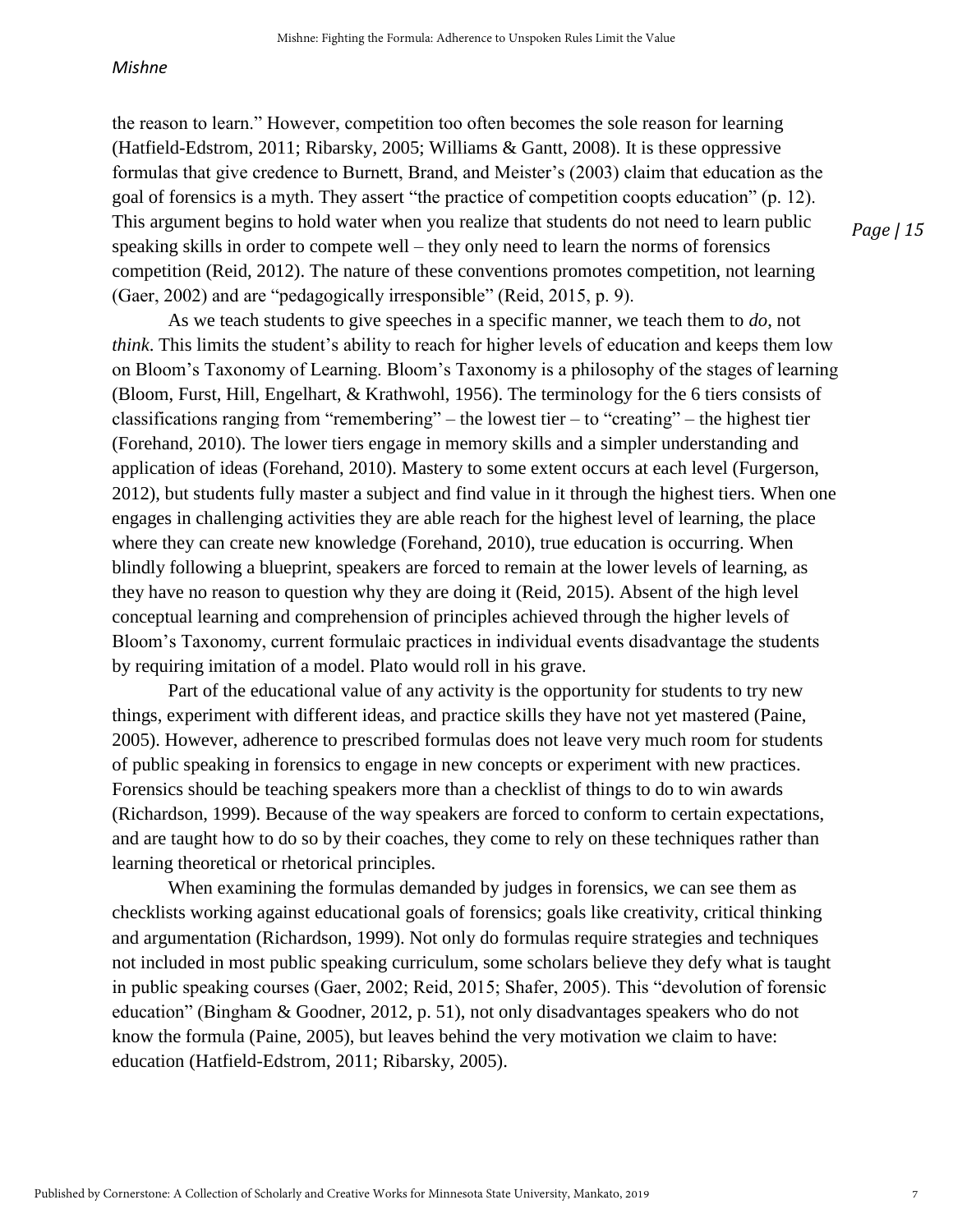# **Formulaic Speaking Limits Transferability**

Another significant problem with the reliance on formula in forensics is the lack of transferability to "real world" situations (Billings, 2011; Duncan, 2013; Reid, 2015; Ribarsky, 2005; Walker, 2018). VerLinden (1986) says the forensic community gathers not to inform an audience, but to compete and compare ourselves with others. This remains true in recent years as well (Duncan, 2013). To this end we have adopted methods of speaking that makes public speaking objective in the minds of the judges, rather than transferable methods applicable to situations one would encounter post-graduation. We create "effective *forensic* speakers rather than effective *public* speakers [emphasis added]" (Reid, 2015, p. 8). The real world is a far more diverse population than that of forensics (Kosloski, 1994), yet our speaking style is tailored only to those in our tight knit community (Grace, 2015). The value of forensics comes in the application of the skills learned through competition to the real world such as interviews, day to day conversation, and meetings (Preston, 1991). However, given the intricacies of the conventions, particularly those in Public Address, direct application of forensic skills to those real-world situations is difficult (Walker, 2018), though admittedly not impossible, and there are certainly intelligent students who have become effective speakers outside of forensics.

Judging paradigms seem to be made up of checklists of techniques required by judges that are not going to cut it in the real world (Reid, 2015; Richardson, 1999). The checklists include practices like over-enunciation and robotic gestures and movements that are unwelcome to outsiders (Bingham & Goodner, 2012; Reid, 2015, Richardson, 2017; Walker 2018). I have shown videos of national finalists and national champions to my public speaking classes and they are bothered and displeased by the style. Even still, we meticulously train our speakers to talk in this manner because it's what wins awards in forensics (Reid, 2015). In prioritizing competitive success, we sacrifice imparting skills that will have more diverse application in non-forensic settings. At the risk of being criticized for using non-academic sources, I did some digging into the Internet to find what businesses and organizations value in their motivational speakers, keynote addresses, and other speaking in the workforce. I was not surprised to find that of the 13 "must-haves" listed on one site (Farber, 2017), none of them related to delivery style or structure of the speech. While delivery and organization are the two characteristics forensics evaluates the most harshly, business and keynote speakers are evaluated more on their topic, passion, interaction with the audience, and ability to make the topic relatable (Farber, 2017). These are skills forensics speakers certainly can possess, but they are not part of most judging paradigms. If forensics has the goal of education and preparation for the real world, we should evaluate speakers on the characteristics demanded by the real world's "social context" (Richardson, 2017, p. 58), not on the demands of unspoken rules.

# **Formulaic Speaking Stifles Creativity and Innovation**

Forensic formula "kills creativity and rewards mediocrity" (Bingham and Goodner, 2012, p. 47). Innovation is simply not welcome in the forensic community (Reid, 2015; Ribarsky, 2005). Public speaking is an art form (Walker, 2018). Much like painting, sculpting, creative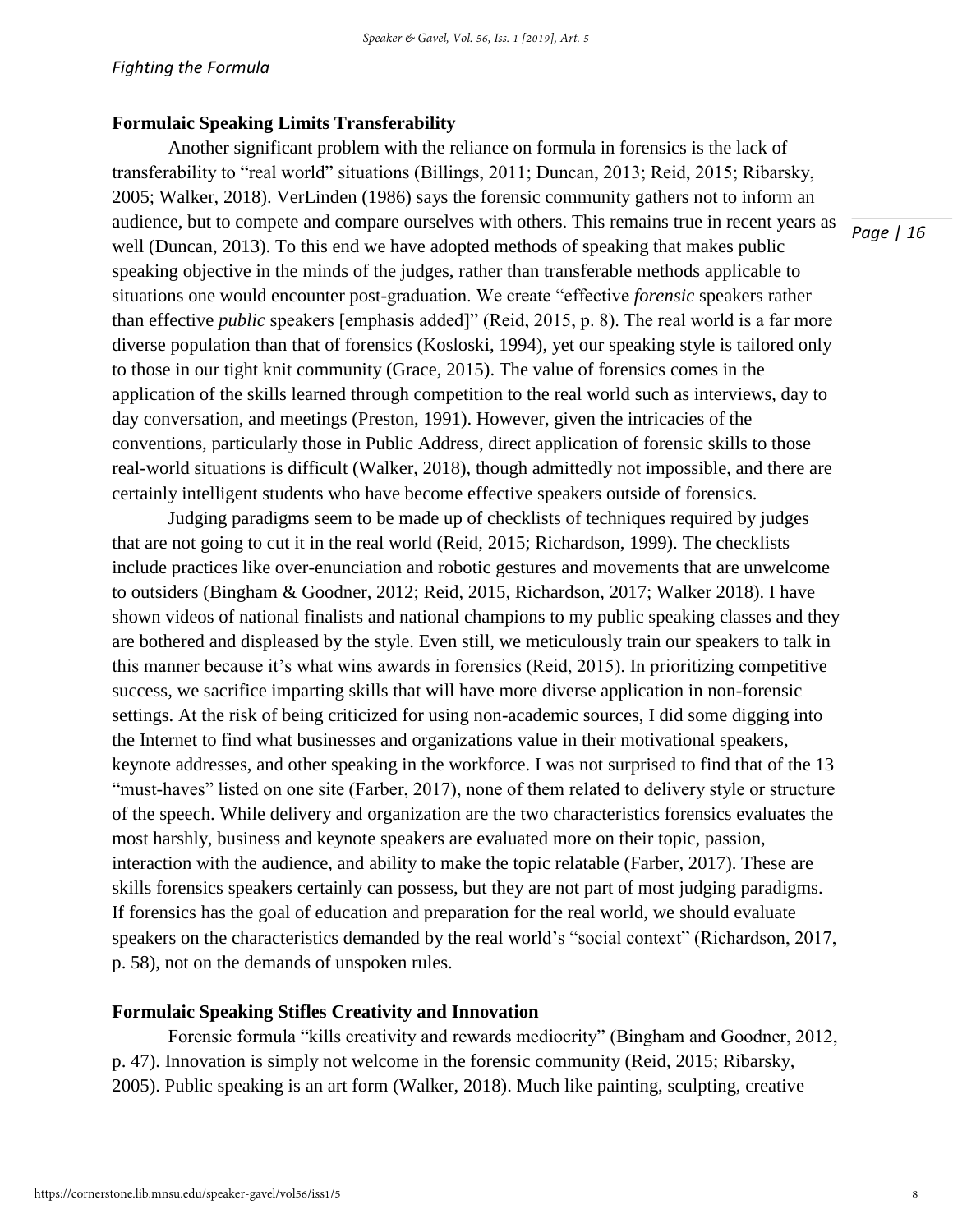writing, or theatre, public speaking requires a combination of creativity and mastery over technique. If one is to reach their audience in effective ways, an artist, therefore a speaker, must employ creative efforts as well as rely on both skill and style that will speak to their audience (Dewey, 1934). However, trends to exclusively reward speeches fitting the mold ignore the importance of artistry and innovation in oratory (Hatfield-Edstrom, 2011; Paine, 2005; Ribarsky, 2005) and treats it as if it there were a scientific formula for an effective speech. Speakers are not encouraged to step outside of the box and engage in creative speaking styles (Hatfield-Edstrom, 2011; Walker, 2018). Artistry is identified in part by the artists ability to adapt and be spontaneous, responding to the needs of the subject matter and audience (Dewey, 1934). While events such as After Dinner Speaking (ADS) allow for some flexibility in off-the-cuff adaptations (Billings, 1997) this is not commonplace in other events. On the contrary, in forensics, spontaneity is stifled as the speakers are forced into conformity (Bingham and Goodner, 2012). Imagination takes a back seat to imitation as judges hold narrow paradigms that evaluate speeches as if they are a "paint by number" (Richardson, 1999).

While some forensic participants can find value in formulaic modes of expression and practice, they largely work against the artistic and "inhibit experimentation and potentially ground-breaking risk-taking" (Paine, 2005, p. 83). When we engage in formulaic practices of oratory, creativity is stifled and we "ignore free thought and expression" (Gaer, 2002, p. 55). This realization should strike fear into forensic educators and advocates. As I've already mentioned, freedom of thought and expression is a core value in the forensic community, and is a highly valued aspect even among competitors (Billings, 2011). Yet, our common practices work against this very fundament. A few interactions with competitors and rounds of oral interpretation make the overwhelming amount of diversity, creativity, and artistry in the forensic community it abundantly clear. Unfortunately, our marriage to strict formulas in every event restricts the potential of participants to reach for even greater creative heights. With speakers so tied to a specific type of speech, it is difficult to learn a new style (Billings, 2011). Walker (2018) even suggests that we teach a "powerwalk" (p. 3) version of the most basic public speaking skills, rather than teaching them advanced public speaking skills. Tying this concept back to the diminished educational value and borrowing from the metaphor of a painter, Lauth (2010) posits this question: "As educators...do we want students to show us the paintings of others, or do we want to hand them a brush and let them paint?" (p. 90).

## **Formulaic Speaking Discourages High Quality Speaking**

As communication educators we must accept the responsibility to urge our students to reach for excellence. We must "represent [and] define the ideal" communication (Richardson, 2017, p. 57) However, formulaic speaking discourages the pursuit of high quality speaking (Ribarsky, 2005). The true way to reach the highest quality of art is to allow the subject matter and the occasion to dictate the form (Dewey, 1934). The subject matter is possibly the most influential aspect of the speech and refers to the topic and the purpose of the speech-making process. The topic should be the very first thing a speaker considers as it must influence the form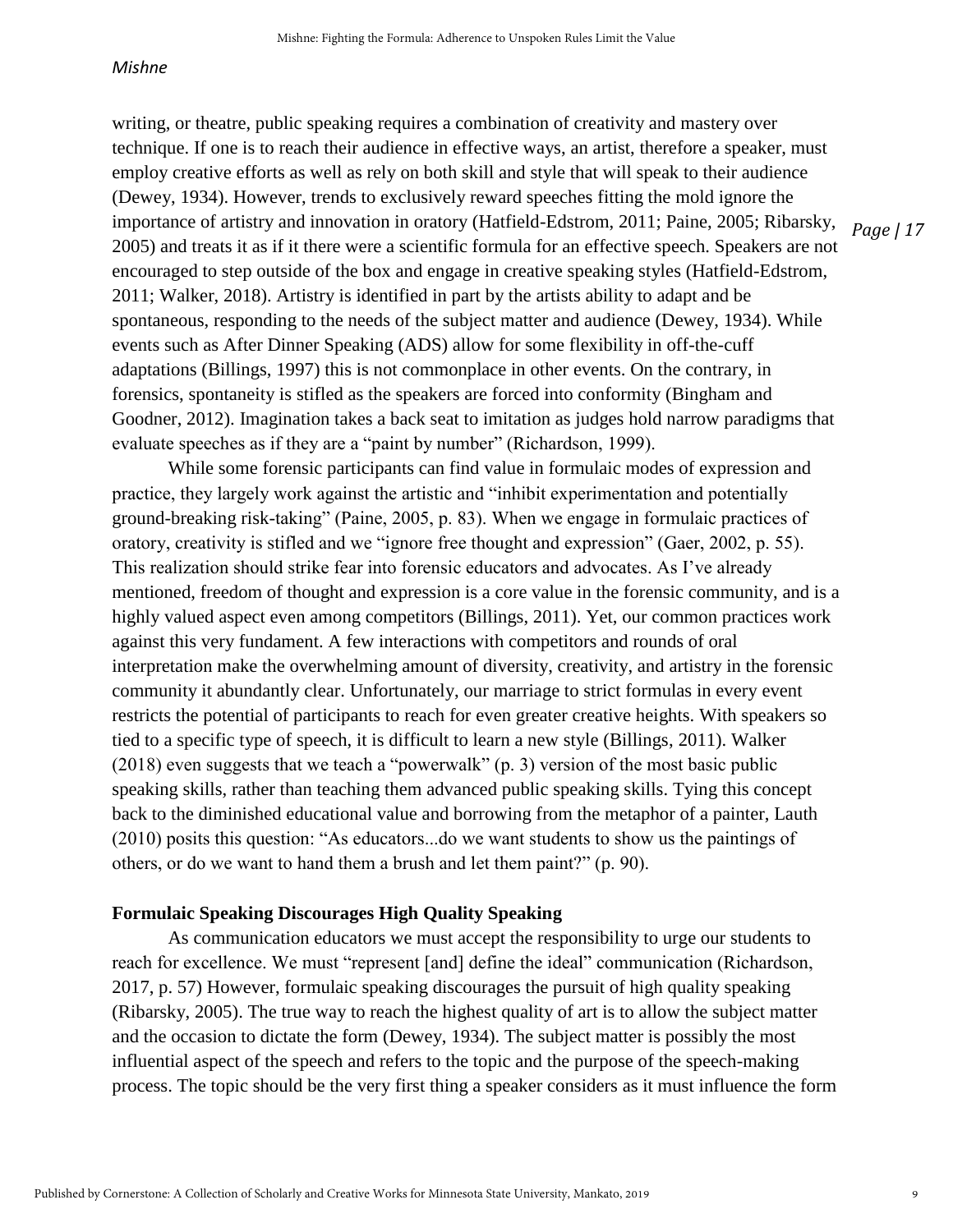of the speech (Dewey, 1934). However, when speakers resort to relying on a formula for their speech, the subject matter is seldom given appropriate consideration. Forensic speakers who break the mold in pursuit of the best strategies for their speech are often penalized (Paine, 2005; Ribarsky, 2005). This penalty is rarely overt, and few judges would ever admit to it – because most people know such judgements are unreasonable – but observation of final rounds at most large tournaments all seem to indicate undeniable patterns, suggesting that judges prefer certain methods of presentation. Thus, when a speaker engages in a divergent organizational pattern or speaking style, they most often do not advance past preliminary rounds. Granted, exceptions bring a breath of fresh air, and informative speaking seems to be the event to recently break the mold. Unfortunately, many competitors who present distinctive speeches motivated by the subject matter and not by the expectations, will not find a welcome home in collegiate forensics (Hatfield-Edstrom, 2011; Reid, 2015; Ribarsky, 2015).

The canons of rhetoric are one of the foundational building blocks of oration. They are the process of speech-making engaged with by every speaker. These five components of the speech-making process each play a distinct role in the crafting of a speech. The first canon, invention, is where the speaker imagines their topic and conceptualizes their approach to the topic and the speech as a whole. The arrangement phase is when the speaker organizes their content into an appropriate order and arranges their arguments and examples into what will become the outline of their speech. Memory, or as some contemporary texts call it, "understanding" (Nelson, Titsworth, & Pearson, 2013), refers to the knowledge of the subject matter possessed by the speaker, including, but extending far beyond, memorizing the specific content selected. Style refers to one's language style, writing style, speaking style, and overall presentation style. The fifth canon is delivery, which encompasses the actual presentation of the oration and considers the specific medium and components of delivering the content to the audience. Active engagement and thoughtful, intentional choices at each canon's juncture is crucial for the development of an effective speech of high quality. Appropriate attention to the canons allows a speaker to craft a speech that will be effective at sharing the subject matter with the audience.

I mention the canons of rhetoric because they are victims of formulaic speaking (Walker, 2018). The more a speaker observes a strict formula, the less effort they need to put into the canons. When a speaker is told to use a topical structure for their speech, they virtually skip over the canon of arrangement. If they had given it more thought, and allowed the topic to speak to them, they may have discovered a chronological approach or addressing their topic considering regional variances may have been more effective. But speakers in forensics are not given this opportunity. For example, in the event of persuasion, forensic norms have demanded for a problem/cause/solution for over a decade (Bingham & Goodner, 2012; Ribarsky, 2005). Since the arrangement of this speech is predetermined, in depth engagement in the process of arrangement is useless. The expectations for style of performance eliminate the need to consider the canon of style. Adhering to a formula reduces the need to expend energy on the canons of rhetoric at every turn, decreasing the quality of the speech.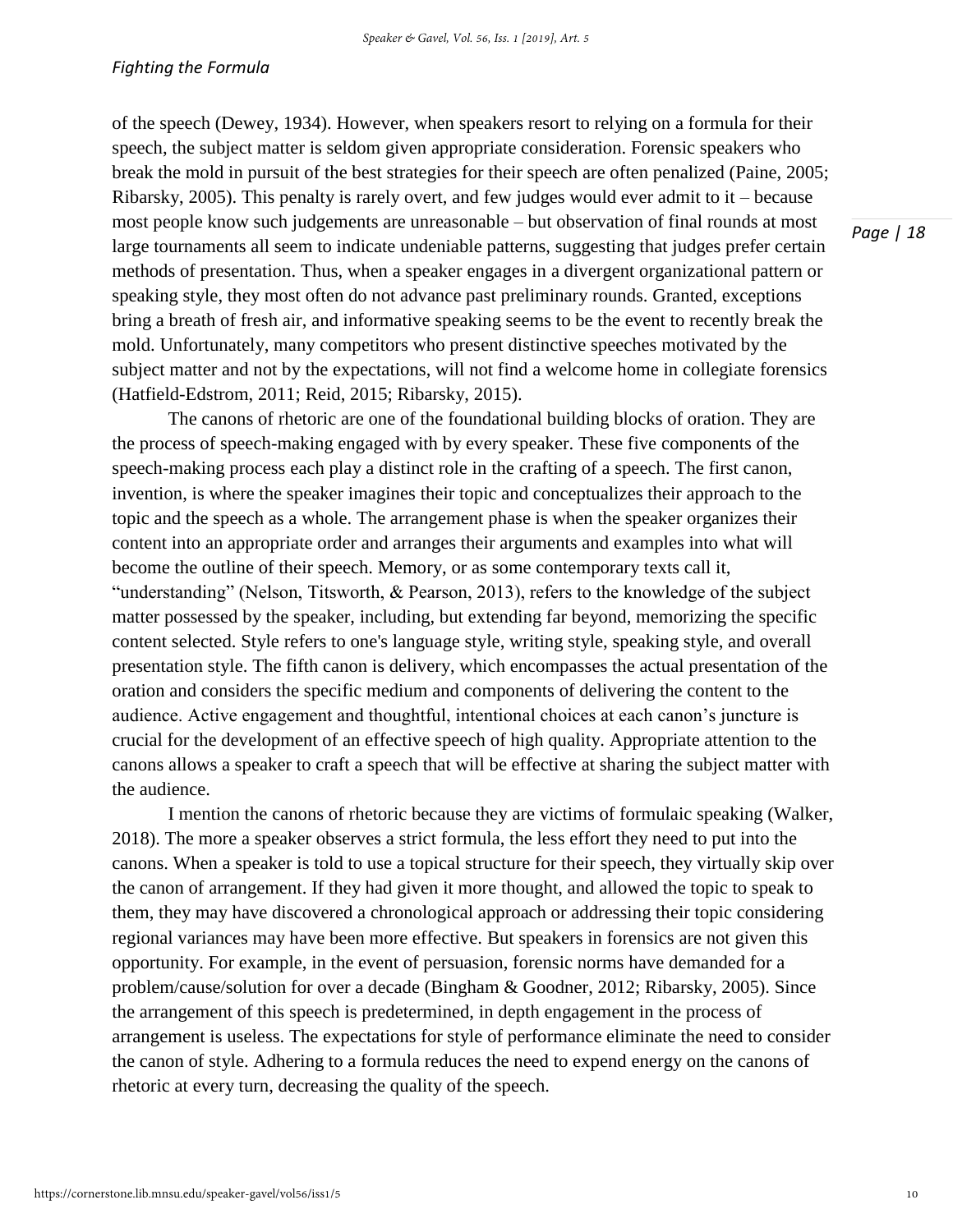#### **Alternatives and Solutions**

 The existence of formulas in forensics is evident, and these formulas are detrimental to many aspects of the student's personal growth and development and for the activity itself. We must consider ways to eliminate the over reliance on these techniques and the value placed on them. Change is not easy, and it cannot be achieved by one group of people or a handful of scholarly articles and NCA panels. Competitors, judges, coaches, and even sponsoring organizations and tournaments must all see the importance of loosening the grasp on these unspoken rules, and make the following changes to practice and ideology.

#### **For Competitors**

**Write organically and thoughtfully.** If you are a competitor, there are several things you can do to resist and change the formulaic norms. First and foremost, you need to resist the pressure to write speeches that conform to the norm, and instead, set aside formula when writing your speech (Walker, 2018). Ultimately, you can arrive at a presentation that is most appropriate for the subject matter by engaging in the canons of rhetoric (Hatfield-Edstrom, 2011, Walker, 2018). This is not a difficult step to take. In fact, sometimes it is *easier* to write a speech organically, rather than smashing a topic into a prescribed structure. True meaning can only rise out of organic development and deliberation (Dewey, 1934). The first step to creating an artful public address must be thought. Brainstorming, experimentation, and discussion with others about the topic are key to making sure your approach will be worthwhile. Devoting time to think about your topic in the infancy of your speech development is crucial if you want to avoid resorting to formula. Art comes out of the natural process of consideration, not the forcing of form (Dewey, 1934). Every expression should be deliberate (Paine, 2005), and expression takes time (Dewey, 1934). As speakers, you must discover your method of expression for yourself, and not be told how to express yourself. Unfortunately, this may mean putting your competitive success on the line (Paine. 2005). These steps necessitate a reevaluation of your priorities and goals. Remember, this event is for you. Do what will benefit you most in the long-run. Allow yourself to "do speech" your way. Cezanne writes "we should not be content to keep the formula of our illustrious predecessors" (as cited in Read, 1954), rather we should adapt and improve on what has come before.

**Allow technique to emerge organically.** Public speakers need to de-emphasize the use of techniques when crafting a speech (Mishne, 2017; Richardson, 2017). You have the freedom to pick and choose your speaking strategies and techniques. For example, the "speaker's triangle" is a technique of physical delivery that can be an effective strategy for providing a physical delineation between your ideas. However, there are other effective ways to demonstrate a separation of ideas. Self-evaluation of your speaking choices in light of the content of the speech and your own style can help avoid formula for formula's sake (Reid, 2015). You must be willing to use organic strategies, rather than automatically employing techniques because it's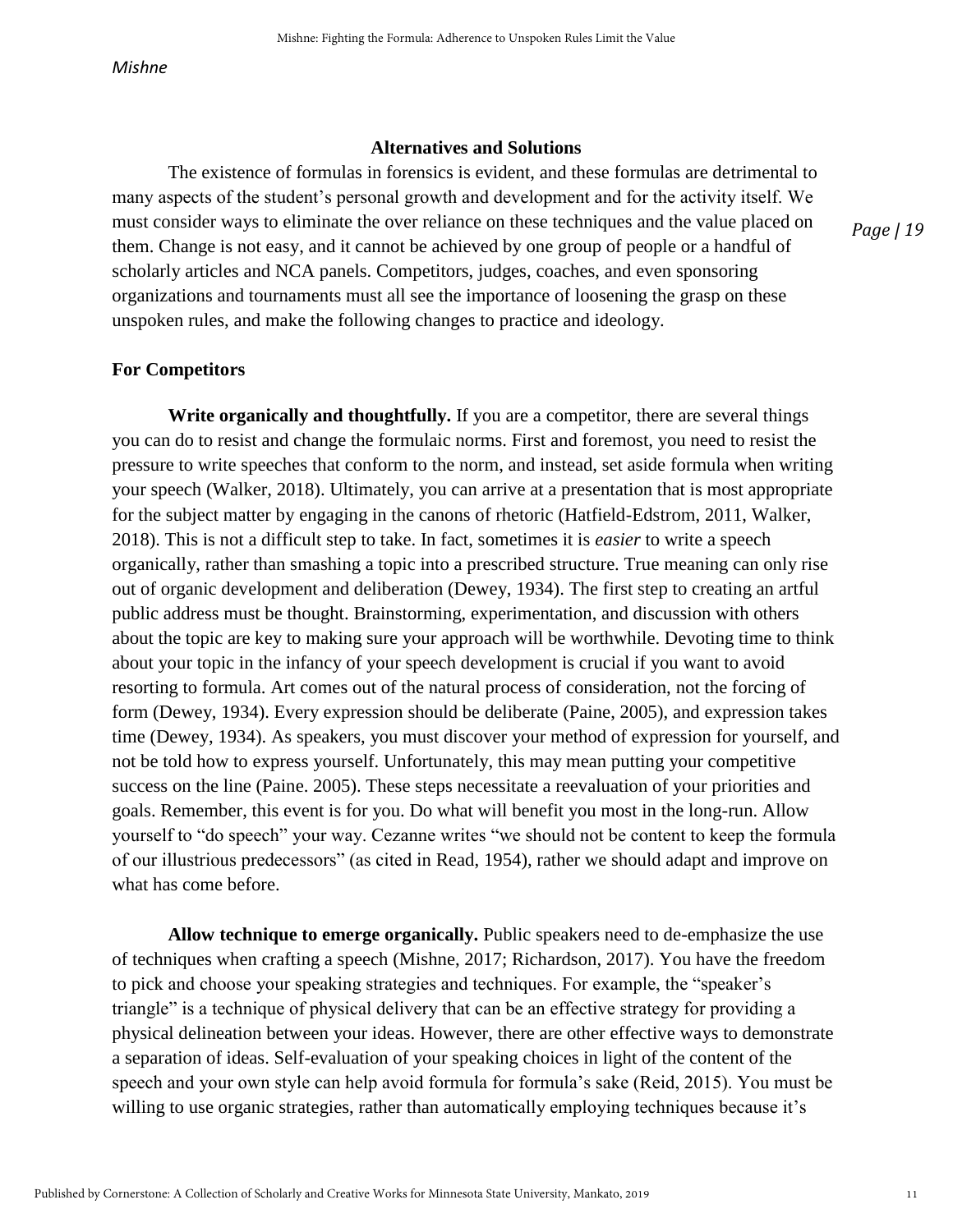### *Fighting the Formula*

expected. Instead of working to incorporate the popular techniques into your speech, allow your technique to emerge from the demands of your topic and purpose (Walker, 2018). Walker (2018) argues that the canons of arrangement and style are being lost through current trends in forensics, and can be recaptured through consideration of each speech topic. Only then will you have an authentic performance.

*Page | 20*

**Be creative.** Speakers should feel encouraged to engage in artful speaking. Without imagination, you as a speaker and artist miss out on the "chief instrument of the good" (Dewey, 1934, p. 362). This goes beyond creative use of language. Creativity should also be employed in the form of the speech (Walker, 2018), in the examples used, and in the delivery style. The relationship between the elements of your speech must be clear; otherwise, design is in vain (Dewey, 1934). Creativity is the well-spring of the memorable. And when something is memorable, it is impactful. Artists engage in self-expression and self-expression is of utmost importance (Dewey, 1934). When giving a speech, which is expression of the most public nature, you must be artful if not for the sole sake of reaching an audience, but for the sake of creating something that speaks on behalf of itself. Recognize that there is no right or wrong way to give a speech (Mishne, 2017; Paine, 2005) and that effective public speaking is not a science; "the artist cannot work mechanically" (Dewey, 1934, p.8). You cannot simply take a prototype and apply your topic to it, as you might a mathematical equation. You must bend the unspoken rules and adapt existing models to fit the occasion and subject matter in creative ways.

**Observe a variety of speakers.** Finally, you need to be choosy in who you turn to for public speaking inspiration. Too often speakers mimic past winners because they think it will give them a competitive advantage (Hatfield-Edstrom, 2011; Paine, 2005; Reid, 2015; Ribarsky, 2005). It is a natural instinct and a good habit for you to observe other highly revered speakers as inspiration for your own speaking, but you should do so with caution and discernment (Reid, 2015). Recognized speakers from TED Talks, champions from forensics and Toastmasters, and even the occasional celebrity speaker, provide a wide assortment of high quality examples from which you can draw inspiration. Ironically, speakers who copy their speaking idol's style and techniques, in effect, create a formula out of a good speech, and in the process, miss the potential of developing their own style (Ribarsky, 2005). When looking for inspiration, you should view several speeches from different sources to gain a well-rounded arsenal of ideas and techniques from which you can carefully chose the form of your speech, rather than relying on the previous year's national finalists as your exclusive model. Masters "do not follow either models or rules but subdue both of these things to serve enlargement of personal experience" (Dewey, 1935, p. 314), warning us that even those who are revered should not be mimicked.

# **Judges**

**Value personal style.** I believe the buck stops with you. The power to decide which speakers, and ultimately which conventions will be rewarded, lies in the hands of the judges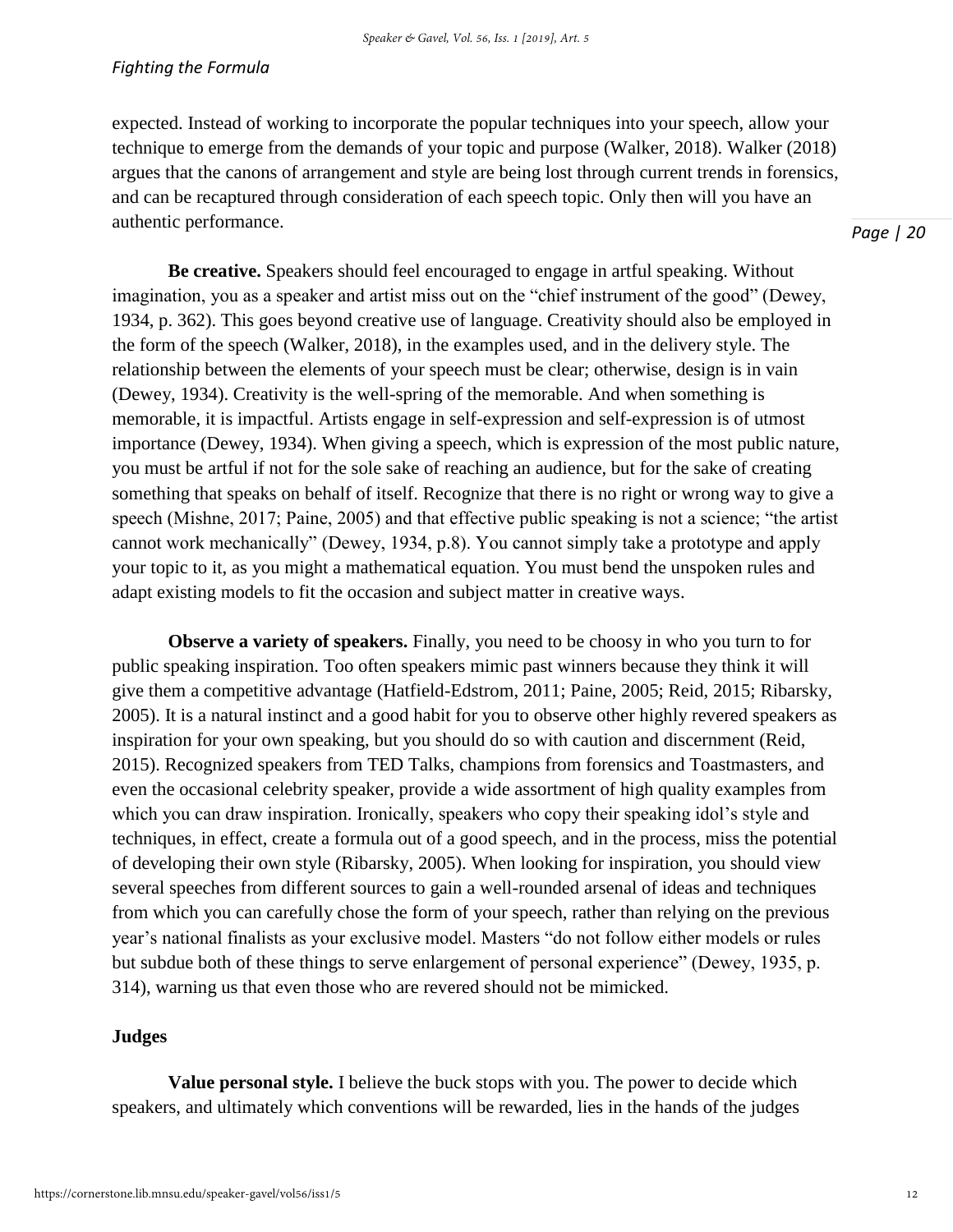(Paine, 2005; Reid, 2015). It doesn't matter what a student does, you have to change your judging paradigm if forensics is to see real change. There are several things you can and are obligated to do in order to reduce negative impacts of unspoken rules in forensics. I believe the first step is to be open to different styles of speaking (Gaer, 2002; Paine, 2005; Ribarsky, 2005). There should be no limit to the individuality a good work of art or a speech can possess (Dewey, 1934). Speakers who show individualism in their speech should be rewarded not penalized. As an important clarification, I do not believe creativity should be a requirement or that speakers should be rewarded only for their individuality. This will only lead students to force "creative" choices upon their speech regardless of effectiveness. Speakers must still demonstrate good speech-making skills (Kay, 2017). Even considering those speakers who are not able-bodied, it is still possible for them to give a great speech, not despite their disability, but on the basis of the qualifications of a good speech (Brockmann & Jeffress, 2017). Speakers must be allowed to seek out and find a personal style of their own. You must permit speakers to engage with their topics in a manner showcasing their own individuality and personal style. It is not enough however, to permit speakers to be themselves, you need to encourage them when you see it. Judges can and should use the ballot to encourage behaviors they find valuable (Reid, 2015; Richardson, 2017).

**Break down organizational norms.** Since judges create the norms, it is up to you to change them. While the speakers can take all of the aforementioned suggestions, if judges still expect and demand adherence to ambiguous and unspoken rules, student's efforts towards creating more effective speaking will be in vain. If we are to foster the maturing of a speaker, we cannot force subjective standards on them, but rather, we should allow them to create their own standards (Dewey, 1934). No speaker should be penalized because they chose not to use the speaker's triangle. Speakers engage in formulaic practices because they believe it's what the forensic community wants to see. As you evaluate your role in this activity, consider your contribution in the forensic community. You dictate "what the forensic community wants to see." You may even use ballots to instruct speakers to engage or not to engage in a particular technique because "that's not what will win this competition." Richardson asserts that "ballots...represent our teaching." (2017, p. 56) If judges stopped judging on what they think the "community" wants to see, and starts judging based on what *they* find important in a speech we will begin to break down the overbearing organizational norms that are not grounded in pedagogy or theory.

**Re-evaluate judging paradigm.** Hanson (1988) identified four criteria for ADS, that I believe should be applicable to all speeches: suitable subject, originality and creativity in the development of the subject, appropriate and effective language for the subject and occasion, and delivery adapted to the nature of the subject. This should be the criteria on which all other criteria are based. Judging paradigms requiring students to use specific verbiage such as "Today, we will first ... second, we will ... before finally…" are exactly the type of paradigms that needs to be challenged. Such specific judging paradigms are concerning and need to be abandoned in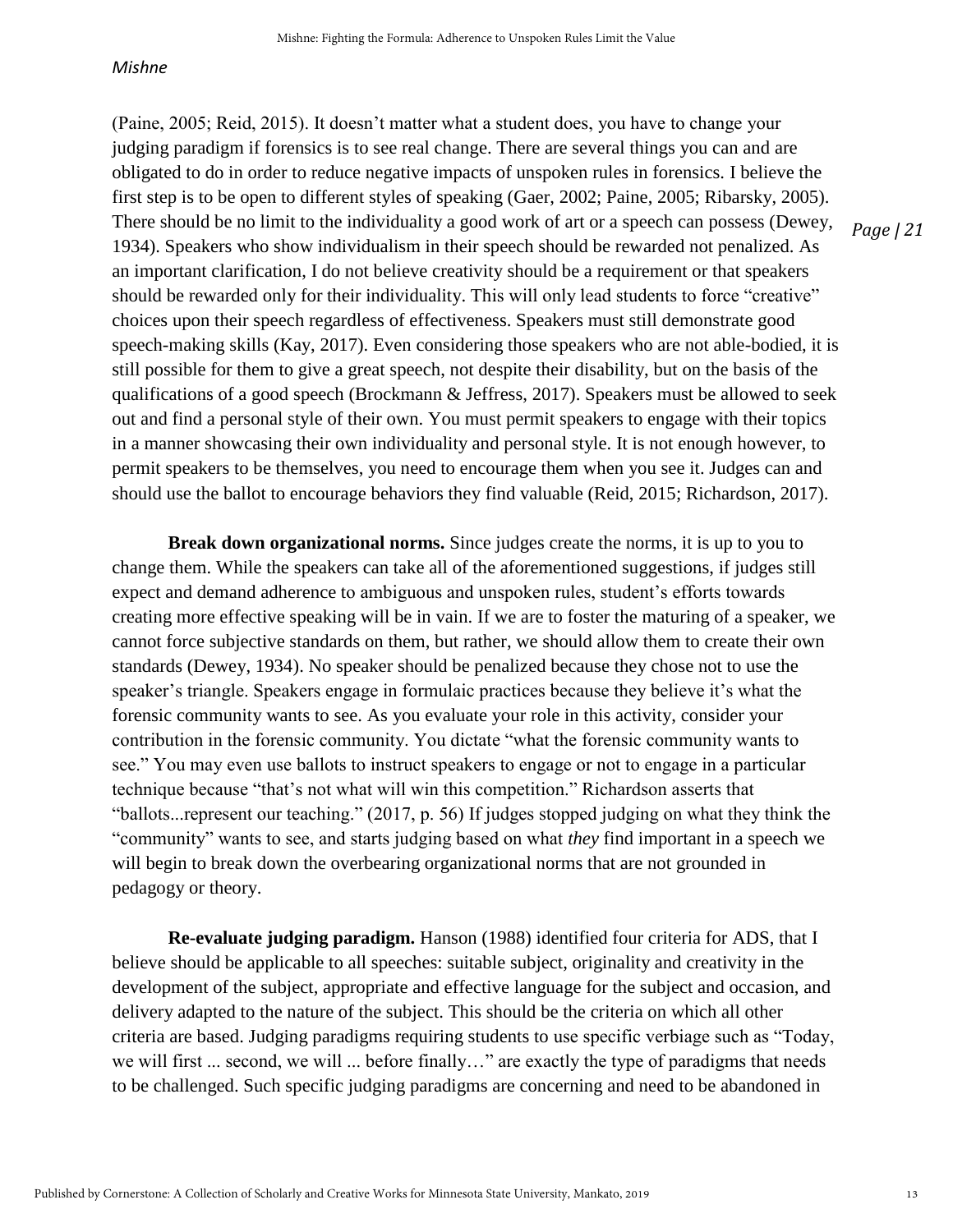favor of more subjective paradigms that will leave room for speakers to be original and creative. Your judging paradigm must evaluate the speech rather than impose your own opinion about style and convention (Billings, 1997). Judges must also evaluate the speech based on good communication in an effort to use the ballot as a teaching tool (Rudnick, Peavy, Cosby, Harter, & Dougherty, in press). Part of this evaluation is the practice of using the ballot as a way to encourage the speaker's own style and offer public speaking advice, not as a platform to teach specific styles and tell them why they aren't doing it "right." (Gaer, 2002).

**Coaches and Directors of Forensics** 

**Encourage innovation in coaching and judging.** The coach is the middle point between judge and student. Coaches direct students and also serve as judges. If anyone is in a position to make changes it is the coach (Reid, 2015). Coaches, encourage your students to break the mold. Push them to think outside the box and to engage in good public speaking practices, not just the ones likely to advance them to the final round (Hatfield-Edstrom, 2011; Reid, 2015). Once you have helped your students break the mold, judge rounds using the same paradigm. Hypocrisy in this area is counterproductive (Reid, 2015). Coach/judges who coach their students to use the formulas in order to ensure their place in out rounds, but criticize the same formula used by other competitors when judging are part of the problem, not the solution.

**Teach theory in forensics.** Good pedagogical practices should be the goal of every coach. NFA is explicit about their desire to train coaches to be teachers as well as coaches (Morris, 2017). Reid (2012) argues that coach/teachers must bridge the gap between our practice of speaking, and the theoretical foundations of speaking if we want to break out of the forensic microcosm and push students learning higher on Bloom's Taxonomy. You must train speakers to choose strategies best suited to their presentation by teaching communication theory such as the canons of rhetoric. Individualistic pedagogy, rather than formulaic and prescriptive techniques, will teach students more advanced public speaking skills (Walker, 2018). Students of public speaking need to be taught how to approach a topic based on the subject matter and occasion. While they should be learning the basics of these in their entry level speech classes, if they are to become skilled speakers, it cannot stop there (Walker, 2018). Giving a novice an outline to serve as a model is the natural first step to learning, but it cannot stop there (Walker, 2018). Speech writers should understand what it means to "invent" their speech, the implications of various "arrangement" strategies, devote time to "understanding" their topic, learn to develop a personal "style" for their speaking, and then choose the mode of "delivery" best suited for their holistic presentation. Monroe's Motivated Sequence, a theory of persuasive speaking should be taught specifically when learning about persuasive speeches. Armed with the knowledge of how an audience can be persuaded and effective strategies for engaging an audience, speakers will be equipped not only with the tools of public speaking but with an understanding of how to use them and how to adapt them to their subject matter and occasion. You, the forensics coach, carry some of the responsibility to teach these concepts.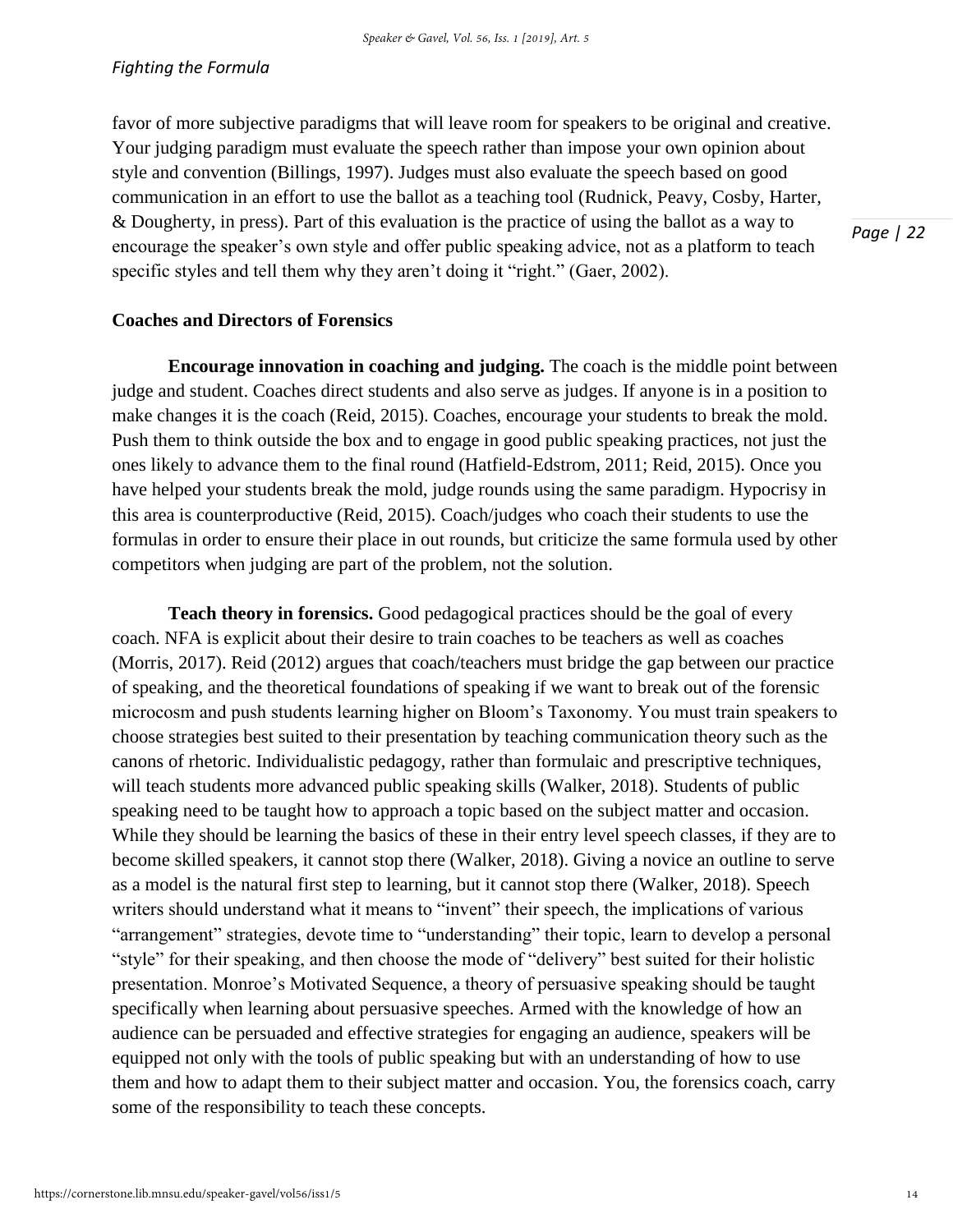**Participate in non-traditional events.** Coaches choose what tournaments their teams attend. Participating in leagues that reward innovation and transferable skills without conforming to the ridged styles can be a significant statement for the activity of forensics (Ribarsky, 2005). Leagues like the Public Communication Speech and Debate League offer events like Table Topics, Public Narrative, and Interviewing, which apply public speaking skills to situations and topics likely to be encountered in the real world (West, 2015). Events like these can help situate forensics as a part of the larger academic community and "must be attended to and managed to ensure the continued success of forensics programs and forensics as an activity" (Holm & Miller, 2004, p. 23). Some individual tournaments offer these events in addition to the traditional forensic events. Encourage your team members to participate in them. If you are hosting a tournament, offer these events. Directors of Forensics who are passionate about changing the nature of forensics and re-creating a truly educational activity can choose to exclusively participate in tournaments offering these highly transferable events. If we are to increase the value of the event, and the diversity of those in it, we must make significant alterations to current practices (Holm & Miller, 2004). It will come at a price to be sure, but not until you take a stance and let the governing organizations know what is truly valuable will we see massive shifts in judging paradigms and organization norms (Paine, 2005; Reid, 2015).

#### **The Leagues and Tournament Directors**

**Utilize more lay judges.** The responsibility for change does not rest on the students and coaches alone. One thing tournaments can do to challenge formulaic speaking is to rely on more lay judges (Ribarsky, 2005). First, while "hired" judges can get a bad rap as competitors are frustrated with these "inexperienced" judges who "don't know what they are talking" about (Grace, 2015), these are the people who will be the audiences of our speakers once they graduate. If anyone's opinion should be considered, it is these "untrained" judges with real world expectations of what a speech should look like. Second, by using more lay judges, we will balance out the judging pool with evaluators who do not know or adhere to the formulas. They will judge the speakers based on the principles of natural speaking ability and good quality research, without imposing the demands of a formula. Lay judges are necessary for the fostering of real world speaking skills void of oppressive organizational norms.

**Offer more experimental events.** One league, the Public Communication Speech and Debate League (PCSDL), has introduces a set of events that appeal to those students and forensic programs seeking real-world speaking practice. Events like Public Narrative, Slam Poetry, Radio News Broadcasting, and Powerpoint Sales, have a direct transferability to real world situations. The Pi Kappa Delta National Tournament has also begun including Interviewing as a primary event. Some small tournaments have even begun offering these events alongside their standard NFA/AFA events. This is a step in the right direction. More tournament directors ought to consider offering these events at all tournaments. While it may create more administrative work,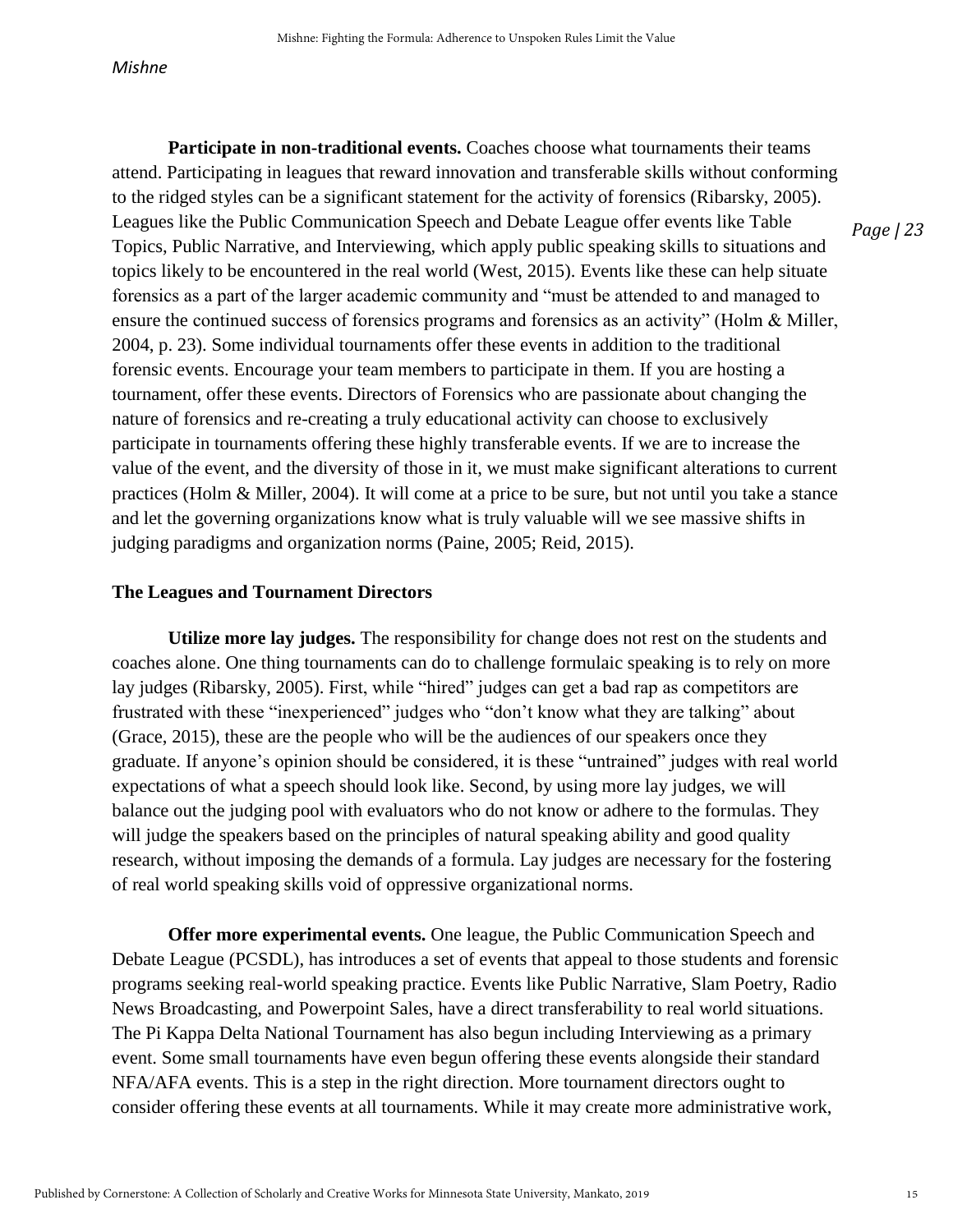the net benefits should be enough to warrant offering events that give participants a chance to practice highly transferable public speaking skills.

**Be open about purpose.** In her *Update from the President,* Karen Morris discusses the importance of pedagogy in the context of NFA (2017). She asserts that organizations like NFA must focus on training coaches to be teachers, not just coaches (2017). This is great as long as pedagogy really is the purpose of forensics. There is some debate over this (e.g. Burnett, Brand, & Meister, 2003), and no doubt that the focus shifts over time. The purpose of forensics impacts this debate over formula. Some of the ideas in this article are easily dismissed if you adhere to the philosophy of forensics as a very specific type of competitive speaking, and speakers follow the techniques they do because they are part of the "game." But, forensic organizations do not often use this "game" type of language when referring to their purpose. Ironically, they utilize the "game" terminology such as competition, judges, rounds, awards, etc. in all aspects of the activity (Burnett, Brand, & Meister, 2003). This conflict of purpose statement and praxis is problematic and confusing to participants (Burnett, Brand, & Meister, 2003). Tournament sponsors must be clear about their expectations and acknowledge that their preferred style and is not the only or best method of delivering a speech (Mishne, 2017; Paine, 2005). While some may consider this to be interference with the integrity of competition, organizations have a responsibility to encourage the type of participation they value, and to discourage practices detrimental to their goals. If they are open about their purpose, and make rules and policies reflecting that purpose, we can avoid misunderstanding about the stylistic requirements and perhaps open the door to less stringent expectations.

### **Research Possibilities**

While I have outlined some practical steps to be taken by speakers, judges, coaches, and organizations sponsoring tournaments, there are also several areas of research and inquiry that can help shed light on this problem, and provide detail to these possible solutions. First, for those who doubt the widespread practice of only rewarding forensic competitors who follow the expected formula, I encourage a longitudinal study of out round advances at multiple national tournaments. By examining videos and manuscripts of both winning speeches and non-finalist breaks at national tournaments over an extended period of time reaching back multiple decades, we will be able to ascertain the extent of formulaic expectations. Research of this nature has been done before on different scales and for different purposes and often only examining a specific event (e.g. Kelly, Kelly, & Schnoor, 2008; White & Messer, 2003), but a larger scale study is needed. Examination of the organizational choices, delivery techniques, and specific content across multiple national organizations such as NFA, AFA, and PKD will likely reveal undeniable patterns. Looking at each event independently and then comparing the trends across events will expose the formulas and expectations permeating all of individual event competitions. While this is a massive undertaking, it is a step that will lead the forensic community closer to its common goals.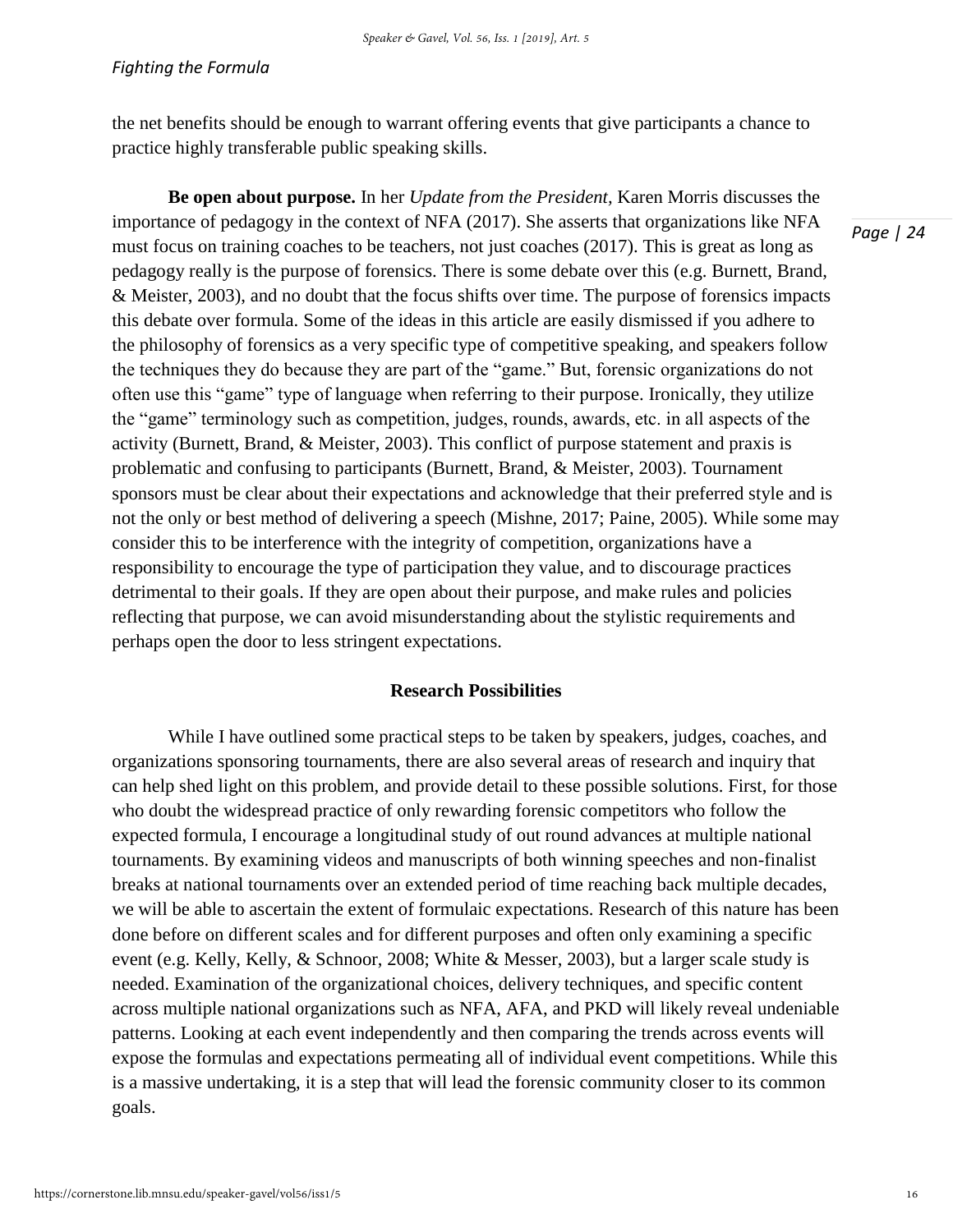Interviews with judges, coaches and competitors may also reinforce the prevalence of formulaic practices in forensics, while also shedding light on how we can move away from these trends. Few forensic researchers employ interviews (e.g. Pelletier, 2015), but that method would provide a very rich understanding to this complex issue of formulaic forensics. Since interviews provide a rich understanding of how participants understand the context (Tracy, 2013) it would benefit forensics to engage in more research of this nature. Interviews with coaches and competitors alike would not only reveal what they consider to be the unspoken rules, but would provide understanding into the motivation for adhering to that formula. Additionally, interviewing judges from both within forensics and without would shed light on the different ways judges reward formulas, and what expectations different judges bring into the rounds.

Little has been done to explore the long term effects of specific forensics skills (Billings, 2011). While Billings (2011) looked at past participants in forensics regarding their satisfaction with the activity and some general benefits, I suggest inquiring specifically about their postforensics experiences with public speaking (Kerber & Cronn-Mills, 2005). Former competitors are largely positive when speaking of their time in forensics (Billings, 2011), but the direct applicability of speaking skills is not addressed in research. Examining the use of forensic skills in a different context will allow forensic scholars and participants to better evaluate the use of formulaic practices, and of all practices in forensics. If anyone can speak to the transferability of these formulas, it would be those who have used them in the real world.

Finally, Ribarsky (2005) began investigating ways to foster innovation in forensics. Scholars would be wise to pick up that torch and seek out practices encouraging speakers to engage in creativity and independent thought when preparing their speeches. Open ended surveys, interviews, or participant observation would likely be the most effective approach to this line of inquiry as each would allow the participants to share their experiences and provide detailed examples of how their own innovations were received.

Tracking trends in an activity such as forensics can shed a lot of light on the impact it has on those it serves. This proposed research would allow scholars to identify prominent trends and changing norms, and guide forensic educators as they coach, judge, and offer administrative support to their forensic teams. The overall value of an event is determined by the outcomes and the methods of achieving those outcomes. The trends and norms that would be illuminated by research on forensic formulas and the unspoken rules would offer long lasting insights into the value of this event for past, present, and future participants.

#### **Conclusion**

There are some very reasonable arguments in favor of forensic conventions (Duncan, 2013; Paine, 2005). I do not want to diminish the efforts of some to create a standardized method of education and evaluation. Nevertheless, I firmly believe the consequences of formulaic practices in individual events outweigh the potential benefits. While many in the forensic community are open to discussing this issue and there have been countless panels and papers presented at conferences on the matter (Holm, 2018), rarely do changes occur (Hatfield-Edstrom,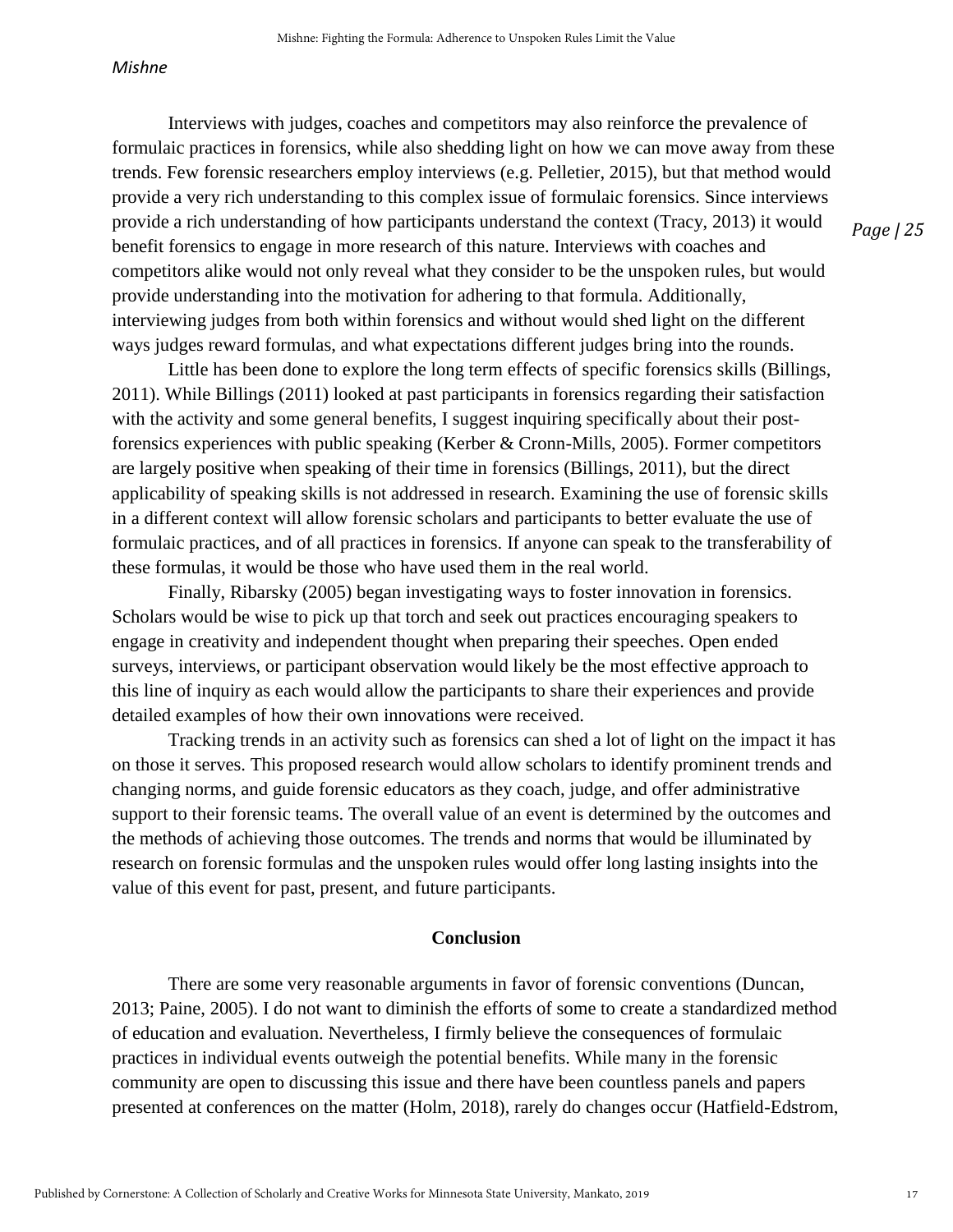2011; Reid, 2015). While norms are always changing and evolving, the truth of the matter is that there are many conventions that have remained unchanged for decades (Paine, 2005) and even when they do change, they continue to be problematic as evidenced by references to other scholarly work in this essay spanning several decades and all discussing the same concerns.

Considering lost individuality, discouraged artfulness and creativity, stifled learning, and diminished transferability of skills, formulaic speaking in forensics cannot be ignored. Its effects are widespread, stealthy, and detrimental. As a competitor and a coach I have fallen victim to the allure of a shiny method of speaking in exchange for a shiny trophy only to discover too late that I missed a great opportunity to speak for myself or to encourage a student to seek out their own personal identity as a speaker. I do not think that every speech needs to be brand new and innovative. Humans need order and familiarity as much as they need novelty (Dewey, 1934). There are many occasions where an old trick is the most effective. There is nothing new under the sun, and it is futile for a speaker to reinvent the wheel every time they begin creating a speech. But the knowledge of many techniques and styles must be accessed before blindly choosing the form of a speech. When speaking of memorable speakers, Gail Larsen (2013) offers this observation:

"They avoid formulaic speaking at all costs. They understand their particular configuration of gifts, talents, and life experiences is unlike that of anyone else. The best they have to give to speaking is contained in their unique perspective. This original medicine, the source of their brilliance, springs from the heart of who they are, creating a singular pattern nowhere else to be duplicated."

We can no longer blindly follow in the footsteps of the speakers who have come before us. The cost is too great. As educators, we must seek out the most effective and meaningful activities for our students. By scrutinizing the values that dictate our practices, and the practices that mold the values, we can reach great heights in the field of communication and oratory. Our students, our academic field, and our country need us to train speakers who can think for themselves and craft messages that will move those around them to see the truth that only comes when imagination and reason are combined in artful and thoughtful oratory.

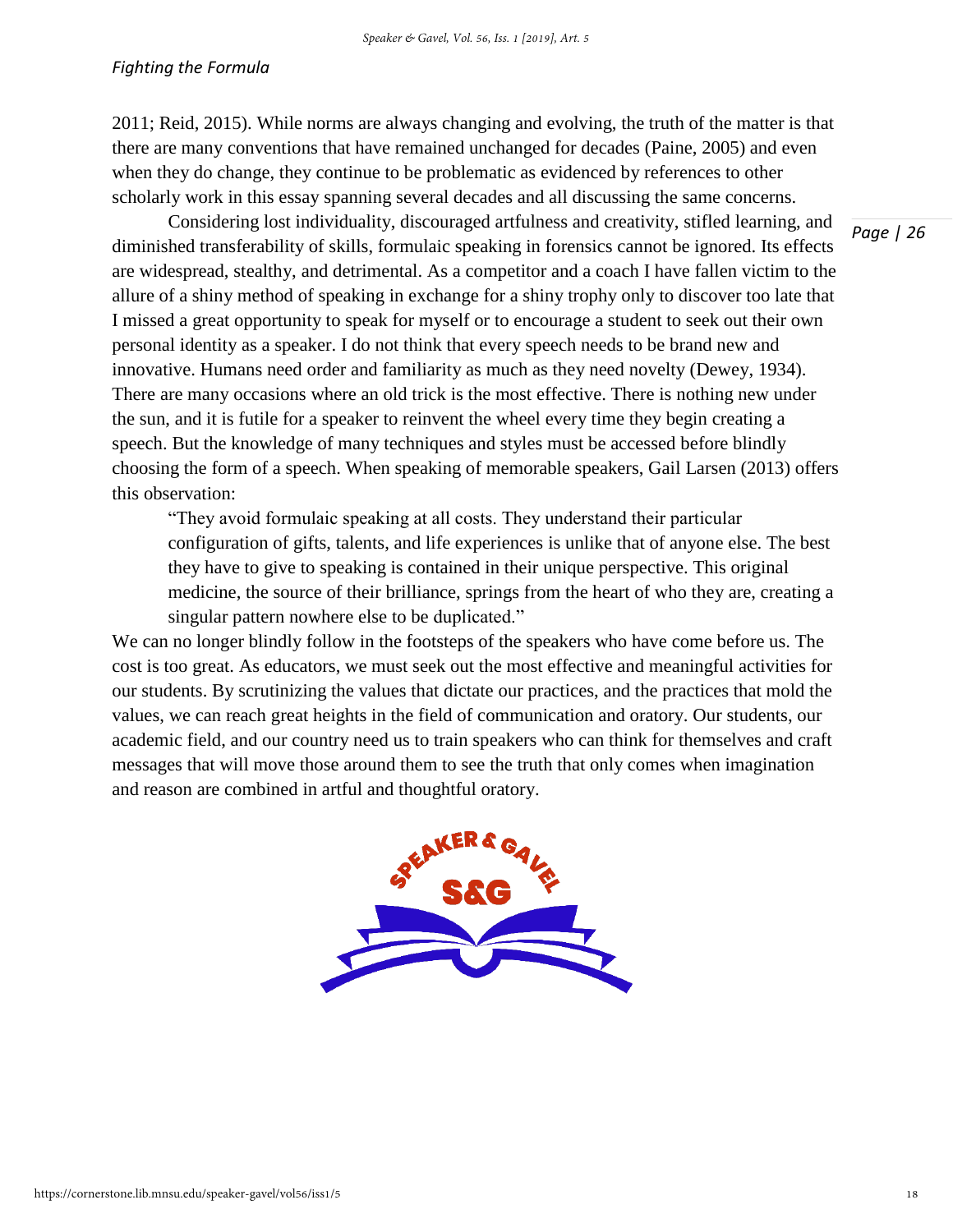### **References**

- *Page | 27* Allen, M., Trejo, M., Bartanen, M., Schroeder, A., & Ulrich, T. (2004). Diversity in United States Forensics: A report on research conducted for the American Forensic Association. *Argumentation and Advocacy*, *40*(3), 173–184. https://doi.org/10.1080/00028533.2004.11821605
- Bacon, W. (1979). *The Art of Interpretation* (3rd ed.). New York, NY: Holt, Rinehart, & Winston.
- Billings, A. (1997). When criteria becomes formula: The search for standardization within competitive after-dinner speeches. *National Forensic Journal*, *15*(2), 39–49. Retrieved from http://www.nationalforensicjournal.org/
- Billings, A. C. (2011). And in the end…: Reflections on individual events forensic participation. *Argumentation & Advocacy*, *48*(2), 111–122. https://doi.org/10.1080/00028533.2011.11821758
- Bingham, J., & Goodner, K. (2012). Small world: A forensic dialectic. *National Forensic Journal*, *30*, 47–52. Retrieved from http://www.nationalforensicjournal.org/
- Bloom, B. S., Furst, E. J., Hill, W. H., Engelhart, M. D., & Krathwohl, D. R. (1956). *Taxonomy of Educational Objectives: the Classification of Educational Goals: Handbook I: Cognitive Domain*. New York, NY: D. Mckay. Retrieved from http://www.sidalc.net/cgibin/wxis.exe/?IsisScript=earth.xis&method=post&formato=2&cantidad=1&expresion=m fn=026916
- Brockmann, B., & Jeffress, M. S. (2017). Unleashing disability perspectives in the public speaking course. In M. S. Jeffress (Ed.), *Pedagogy, Disability and Communication; Applying Disability Studies in the Classroom* (pp. 203–218). New York, NY: Routledge.
- Burnett, A., Brand, J., & Meister, M. (2003). Winning is everything: Education as myth in forensics. *National Forensic Journal*, *21*(12–23). Retrieved from http://www.nationalforensicjournal.org/
- Dewey, J. (1934). *Art as Experience*. New York, NY: Minton, Balch, and Company.
- Duncan, A. (2013). Antidosis for a forensics life: An isocratic defense of modern practices of competitive forensics. *National Forensic Journal*, *31*, 15–26. Retrieved from http://www.nationalforensicjournal.org/
- Farber, S. (May 17, 2017). *13 Must-Have Qualities of a Great Business Speaker*. Retrieved from https://www.inc.com/steve-farber/13-must-have-qualities-of-a-great-businessspeaker.html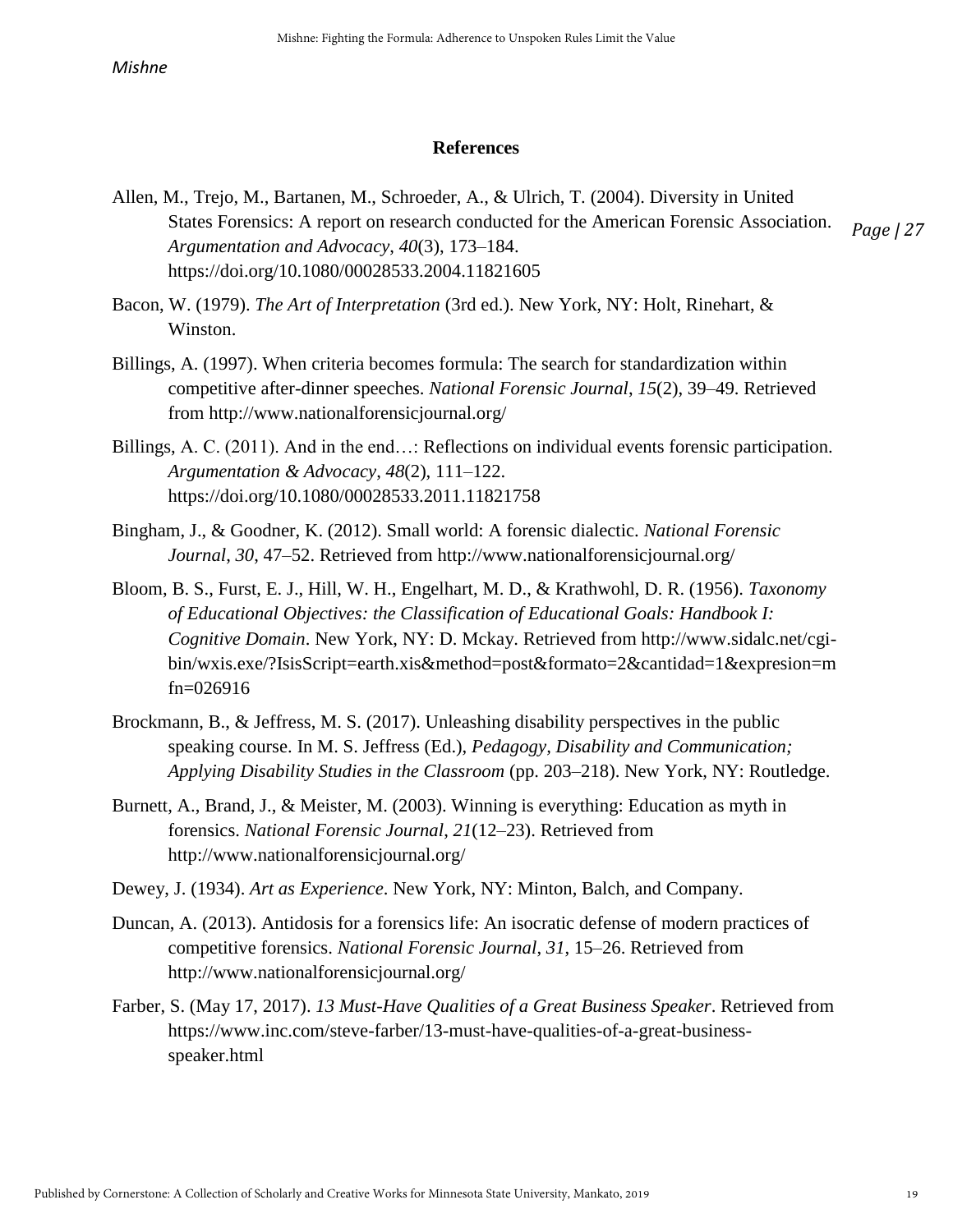- Forehand, M. (2010). Bloom's taxonomy. In *Emerging Perspectives on Learning, Teaching, and Technology* (Vol. 41). Retrieved from https://www.d41.org/cms/lib/IL01904672/Centricity/Domain/422/BloomsTaxonomy.pdf
- *Page | 28* Furgerson, J. L. (2012). I need help finding it: Understanding the benefits of research skill acquisition in competitive forensics. *Speaker & Gavel*, *49*(2), 88–95. Retrieved from https://cornerstone.lib.mnsu.edu/speaker-gavel/
- Gaer, D. (2002). Formulaic forensics: When competitive success stifles creativity. *National Forensic Journal*, *20*(1), 54–56. Retrieved from http://www.nationalforensicjournal.org/
- Gallo, C. (2014). *Talk Like TED: The 9 Public Speaking Secrets of the World's Top Minds*. New York, NY: St. Martin's Press.
- Grace, K. (2015). "It's only a hired": An instructional look at the forensic ballot. *Speaker & Gavel*, *52*(1), 28–43. Retrieved from https://cornerstone.lib.mnsu.edu/speaker-gavel/
- Griswold, C. L. (2016). Plato on rhetoric and poetry. In E. N. Zalta (Ed.), *The Stanford Encyclopedia of Philosophy* (Fall 2016). Metaphysics Research Lab, Stanford University. Retrieved from https://plato.stanford.edu/archives/fall2016/entries/plato-rhetoric/
- Gunnison, B. (1915). Imagination in oratory. *Quarterly Journal of Speech*, 1(2), 144-153. https://doi.org/10.1080/00335631509360474
- Hanson, C. T. (1988). Judging after-dinner speaking: Identifying the criteria for evaluation. *National Forensic Journal*, *6*(1), 10. Retrieved from http://www.nationalforensicjournal.org/
- Hatfield-Edstrom, K. L. (2011). Reframing competitive critical analyses: An argument for education-application based methods for speech writing in CA and rhetorical criticism. *National Forensic Journal*, *29*(2), 138–150. Retrieved from http://www.nationalforensicjournal.org/
- Holm, T. (2018). A call for research to sustain the activity and the discipline. *Speaker & Gavel*, *54*(2), 59–65. Retrieved from https://cornerstone.lib.mnsu.edu/speaker-gavel/
- Holm, T. T., & Miller, J. L. (2004). Working within forensics systems. *National Forensic Journal*, *22*(2), 23–37. Retrieved from http://www.nationalforensicjournal.org/
- Kay, C. S. (2017). *The young judge's dilemma: Examining the tension between established team friendship and objectivity in judging "cousin" teams.* Presented at the National Communication Association, Dallas, TX.
- Kelly, B. B., Kelly, T. M., & Schnoor, L. (2008). Did you read today's paper?: The erroneous privileging of evidentiary "recency" in the collegiate individual event of persuasion. *National Forensic Journal*, *26*, 49–60. Retrieved from http://www.nationalforensicjournal.org/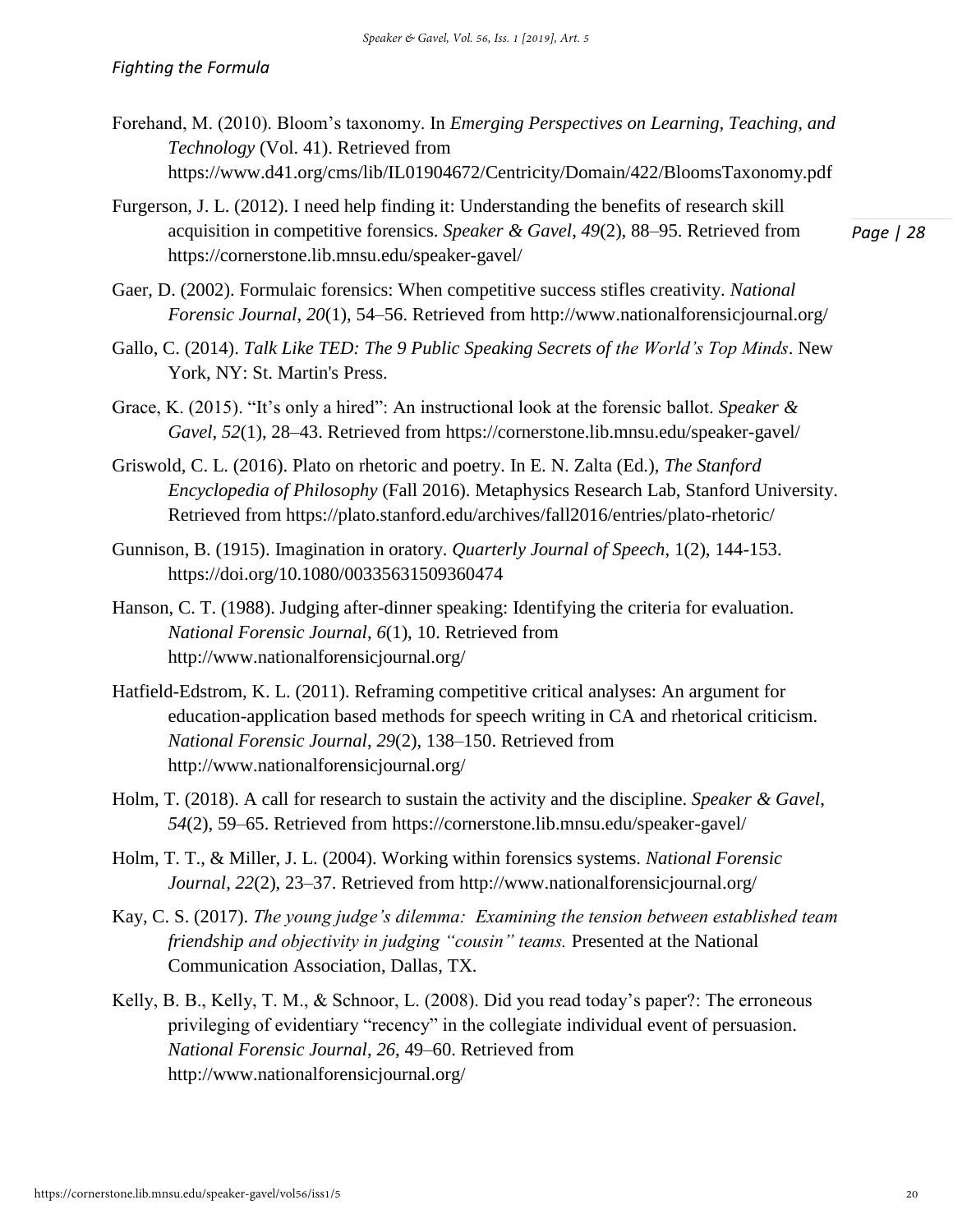- Kerber, A. G., & Cronn-Mills, D. (2005). The state of forensic scholarship: Analyzing individual events research in the National Forensic Journal from 1990-2003. *National Forensic Journal*, *23*(2), 69–82. Retrieved from http://www.nationalforensicjournal.org/
- Kosloski, D. L. (1994). Considering the role of the physically challenged student in individual events competition. *National Forensic Journal*, *11*(2), 37–46. Retrieved from http://www.nationalforensicjournal.org/

Larsen, G. (2013). *Transformational Speaking: If You Want to Change the World, Tell a Better Story*. Berkeley, CA: Celestial Arts.

- Lauth, R. (2010). *What are we doing?: An argument to change a name.* Presented at the National Developmental Conference on Individual Events, Minneapolis, MN.
- Mills, N. H. (1984). Judging the after dinner speaking competitor: Style and content. *National Forensic Journal*, *2*(1), 11–18. Retrieved from http://www.nationalforensicjournal.org/
- Mishne, E. W. (2017). *Finding similarities in public speakers: A qualitative analysis of NFA's 2016 persuasive speech champion and the Toastmasters 2016 international champion.* Presented at the National Communication Association, Dallas, TX.
- Morris, K. (2017). National Forensic Association: An update from the president. *National Forensic Journal 35(1),* 5-9. Retrieved from http://www.nationalforensicjournal.org/
- Nelson, P., Titsworth, B. S., & Pearson, J. (2013). *iSpeak: Public Speaking in Contemporary life*. New York, NY: McGraw-Hill.
- Olson, C. D. (2010). Coaching for the interstate oratory contest: Strategies for success. *National Forensic Journal*, *28*(2), 195–208. Retrieved from http://www.nationalforensicjournal.org/
- Paine, R. (2005). Identifying and evaluating the "unwritten rules" of competition. *National Forensic Journal*, *23*(1), 79–88. Retrieved from http://www.nationalforensicjournal.org/
- Pelletier, L. (2015). Older, wiser, novice: Nontraditional students and collegiate forensics. *National Forensic Journal*, *33*(1), 35–48. Retrieved from http://www.nationalforensicjournal.org/
- Preston, C. T. (1991, November). *Extemporaneous speaking and impromptu speaking: A system for differentiating benefits and practical applications*. Presented at the Annual Meeting of Speech Communication Association. Retrieved from https://eric.ed.gov/?id=ED341086
- Read, S. H. (1954). The museum and the artist. *College Art Journal*, *13*(4), 289–294. https://doi.org/10.1080/15436322.1954.11465887
- Reid, A. (2012). Building bridges: Connecting performance studies and forensic oral interpretation. *National Forensic Journal*, *30*, 19. Retrieved from http://www.nationalforensicjournal.org/